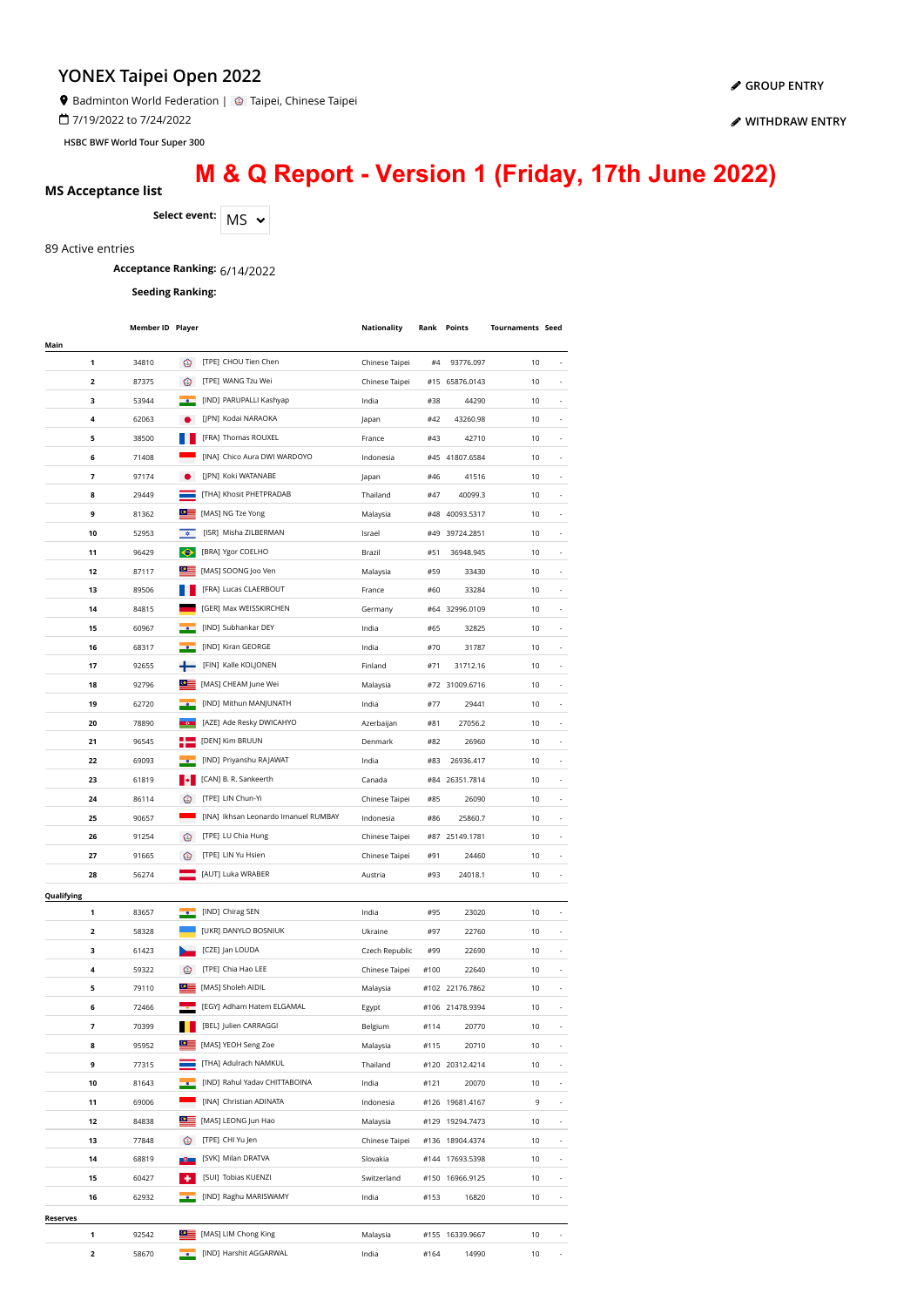|           | <b>Member ID Player</b> |                    |                                                | Nationality    | Rank           | Points                   | <b>Tournaments Seed</b>                    |
|-----------|-------------------------|--------------------|------------------------------------------------|----------------|----------------|--------------------------|--------------------------------------------|
| 3         | 65580                   |                    | ්ෙි [KOR] JEON Hyeok Jin                       | Korea          | #167           | 14848.798                | 7                                          |
| 4         | 76994                   | ⊛                  | [TPE] CHEN Chi Ting                            | Chinese Taipei | #172           | 14360                    | 10                                         |
| 5         | 91814                   |                    | [IND] S.Sankar Muthusamy SUBRAMANIAN           | India          | #174           | 14240                    | 10                                         |
| 6         | 82372                   | $\subseteq$        | [MAS] KOK Jing Hong                            | Malaysia       | #188           | 12538.3333               | 10                                         |
| 7         | 73966                   |                    | [GER] Samuel HSIAO                             | Germany        | #200           | 11775.484                | 10<br>٠                                    |
| 8         | 75565                   |                    | [THA] Korakrit LAOTRAKUL                       | Thailand       | #215           | 10760                    | 10                                         |
| 9         | 58631                   | ٠                  | [SUI] Joel KÖNIG                               | Switzerland    | #218           | 10270                    | 10                                         |
| 10        | 88711                   | ≋≡                 | [USA] Enrico ASUNCION                          | U.S.A.         | #227           | 9938.5463                | 10                                         |
| 11        | 85790                   | ☜                  | [TPE] YANG Chih Chieh                          | Chinese Taipei | #253           | 8790                     | 8                                          |
| 12        | 82952                   |                    | [IND] Anirudh JANARDHANAN                      | India          | #256           | 8740                     | 10                                         |
| 13        | 91853                   | $\bullet$ $\equiv$ | [MAS] ONG Ken Yon                              | Malaysia       | #278           | 7580                     | 9                                          |
| 14        | 61868                   | ◈                  | [TPE] YU Sheng Po                              | Chinese Taipei | #291           | 7210                     | 10                                         |
| 15        | 75079                   |                    | [INA] Yonathan RAMLIE                          | Indonesia      | #294           | 6953.3333                | 8                                          |
| 16        | 80886                   |                    | [INA] Bobby SETIABUDI                          | Indonesia      | #308           | 6530                     | 7                                          |
| 17        | 94397                   | ⊛                  | [TPE] SU Li Yang                               | Chinese Taipei | #359           | 5390                     | 10                                         |
| 18        | 69537                   | ⊛                  | [TPE] LIU Wei Chi                              | Chinese Taipei | #362           | 5300                     | 7<br>$\overline{\phantom{a}}$              |
| 19        | 74079                   |                    | [ENG] Kar Lung CHUN                            | England        | #366           | 5190                     | 10<br>$\overline{\phantom{a}}$             |
| 20        | 58639                   | €                  | [TPE] LIN Kuan-Ting                            | Chinese Taipei | #400           | 4660                     | 7<br>$\sim$                                |
| 21        | 89156                   |                    | [INA] Syabda Perkasa BELAWA                    | Indonesia      | #435           | 3890.3                   | 8<br>$\overline{\phantom{a}}$              |
| 22        | 55920                   | ⊛                  | [TPE] HUANG Ping-Hsien                         | Chinese Taipei | #465           | 3420                     | 4<br>÷,                                    |
| 23        | 81430                   |                    | [INA] Sulistio TEGAR                           | Indonesia      | #469           | 3400                     | 2                                          |
|           |                         | ∞                  | [TPE] LIAO Jhuo-Fu                             |                |                |                          |                                            |
| 24        | 64081                   |                    | [ENG] Rohan MIDHA                              | Chinese Taipei | #548           | 2449.0907                | 4                                          |
| 25        | 90111                   |                    |                                                | England        | #583           | 2200                     | 10                                         |
| 26        | 83865                   |                    | [MYA] PHONE Pyae NAING                         | Myanmar        | #628           | 1960                     | 3                                          |
| 27        | 11268                   |                    | [USA] Mathew FOGARTY                           | U.S.A.         | #635           | 1940                     | 5                                          |
| 28        | 90973                   |                    | [CAN] KAN Chao Yu                              | Canada         | #664           | 1770                     | 4                                          |
| 29        | 95709                   |                    | [ENG] Raymond WEBSTER                          | England        | #1011          | 890                      | 10                                         |
| 30        | 39748                   | ◉                  | [TPE] LIN Chia Hsuan                           | Chinese Taipei | #1327          | 430                      | 1                                          |
| 31        | 98595                   | ☺                  | [TPE] HUANG Yu Kai                             | Chinese Taipei | #1550          | 340                      | 3<br>$\overline{\phantom{a}}$              |
| 32        | 72513                   | ≝                  | [USA] Kelvin CHONG                             | U.S.A.         | #1675          | 210                      | $\overline{2}$<br>$\overline{\phantom{a}}$ |
| 33        | 50387                   | ◉                  | [TPE] WU Cheng-En                              | Chinese Taipei | #1829          | 170                      | 1<br>$\overline{\phantom{a}}$              |
| 34        | 95561                   | $\circ$            | [MAS] Mohamad Hafiz MOHAMED SIKKANDER Malaysia |                | #2064          | 100                      | 1<br>$\overline{\phantom{a}}$              |
| 35        | 87029                   | ⊛                  | [TPE] WANG Po-Wei                              | Chinese Taipei |                |                          |                                            |
| 36        | 99580                   |                    | [THA] Woraphop CHUENKHA                        | Thailand       |                |                          |                                            |
| 37        | 71959                   | ∙                  | [TPE] KUO Li-Chun                              | Chinese Taipei |                |                          |                                            |
| 38        | 76817                   | ⊛                  | [TPE] LU Wei Hsuan                             | Chinese Taipei |                |                          |                                            |
| 39        | 67534                   | ☺                  | [TPE] YANG Jiun Cheng                          | Chinese Taipei | ÷,             | $\overline{\phantom{a}}$ |                                            |
| 40        | 86438                   | ◉                  | [TPE] Tsung-Han CHAN                           | Chinese Taipei | i,             |                          |                                            |
| 41        | 77614                   | ◉                  | [TPE] Cheng-Han TSAI                           | Chinese Taipei |                |                          |                                            |
| 42        | 82812                   | ☺                  | [TPE] HU Yu Chi                                | Chinese Taipei | ÷              | $\overline{\phantom{a}}$ |                                            |
| 43        | 77546                   | ◉                  | [TPE] HSU Che Yu                               | Chinese Taipei | ٠              | ÷                        | ۰                                          |
| 44        | 59077                   | ⊛                  | [TPE] KUO Kuan Lin                             | Chinese Taipei | $\overline{a}$ | $\overline{\phantom{a}}$ | $\overline{a}$<br>$\overline{\phantom{a}}$ |
| 45        | 66079                   | ∙                  | [TPE] MA Cheng-Yi                              | Chinese Taipei | $\overline{a}$ | $\overline{\phantom{a}}$ | $\overline{a}$<br>$\overline{\phantom{a}}$ |
| Removed   |                         |                    |                                                |                |                |                          |                                            |
| 5/30/2022 | 69345                   |                    | [VIE] LE Duc Phat                              | Vietnam        | ÷,             | ÷,                       | ÷,<br>$\sim$                               |
| 6/13/2022 | 94580                   |                    | [FRA] Alex LANIER                              | France         | ÷,             | ÷,                       | ×,<br>$\overline{\phantom{a}}$             |
| 6/13/2022 | 59543                   |                    | [FRA] Arnaud MERKLE                            | France         | i,             |                          | i,<br>$\overline{\phantom{a}}$             |
|           |                         |                    |                                                |                |                |                          |                                            |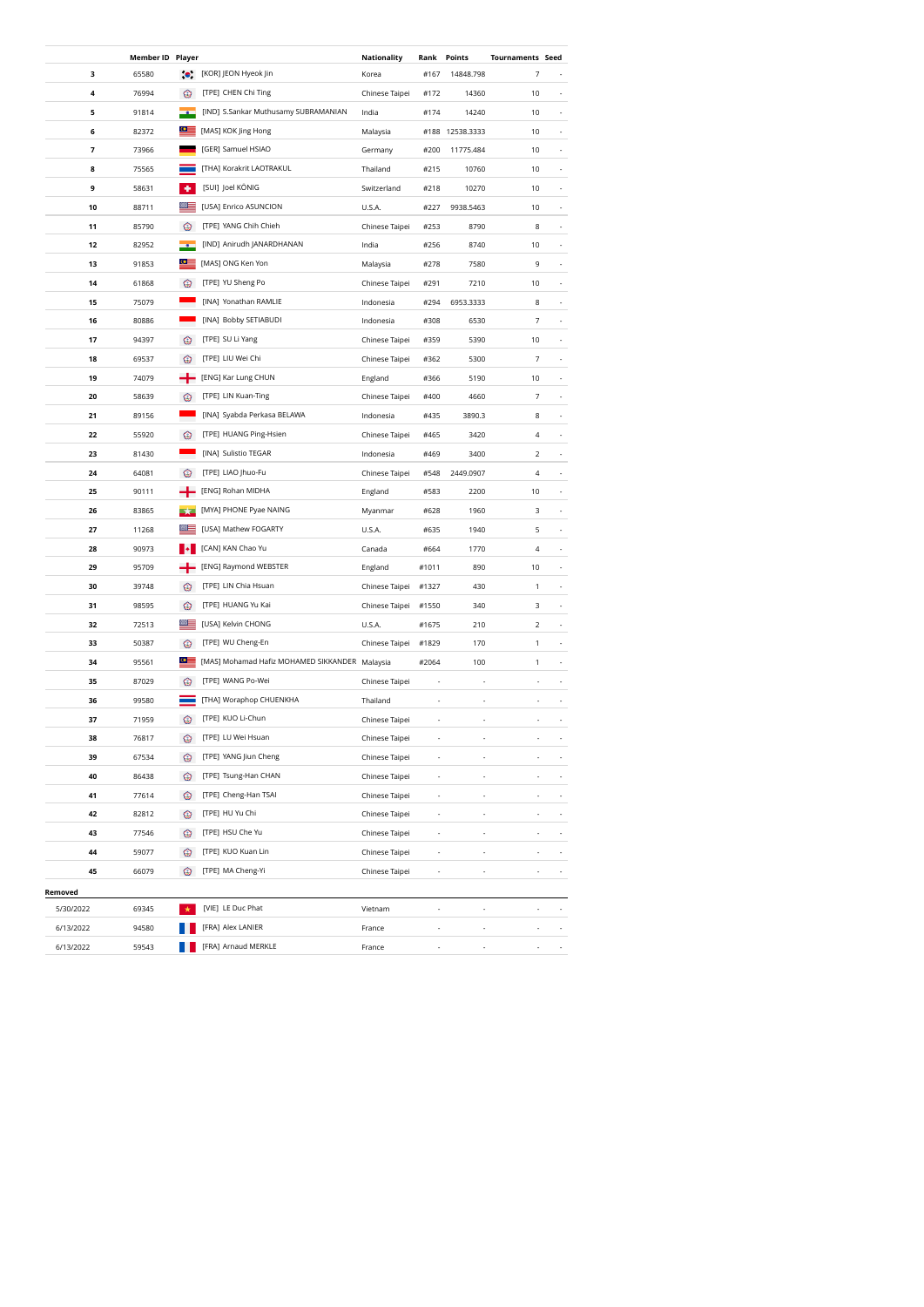Badminton World Federation | 3 Taipei, Chinese Taipei

7/19/2022 to 7/24/2022

**HSBC BWF World Tour Super 300**

### **WS Acceptance list**

Select event: WS  $\sim$ 

89 Active entries

## **Acceptance Ranking:** 6/14/2022

**Seeding Ranking:**

|               | <b>Member ID Player</b> |                  |                                           | Nationality    |      | Rank Points    | <b>Tournaments Seed</b> |                          |
|---------------|-------------------------|------------------|-------------------------------------------|----------------|------|----------------|-------------------------|--------------------------|
| Main          |                         |                  |                                           |                |      |                |                         |                          |
| 1             | 61427                   | ⊛                | [TPE] TAI Tzu Ying                        | Chinese Taipei |      | #2 109845.1344 | 10                      |                          |
| 2             | 84523                   | ∎∙               | [CAN] Michelle LI                         | Canada         | #12  | 70129.5044     | 10                      |                          |
| з             | 53806                   |                  | [USA] Beiwen ZHANG                        | U.S.A.         | P#14 | 57700          | 10                      |                          |
| 4             | 52748                   |                  | [IND] Saina NEHWAL                        | India          | #24  | 51407.4134     | 10                      |                          |
| 5             | 91422                   |                  | [THA] Supanida KATETHONG                  | Thailand       | #26  | 49523          | 10                      |                          |
| 6             | 95189                   |                  | [JPN] Aya OHORI                           | Japan          | #28  | 49505.74       | 10                      | ٠                        |
| 7             | 57798                   |                  | [USA] Iris WANG                           | U.S.A.         | #31  | 47320          | 10                      | $\overline{\phantom{a}}$ |
| 8             | 61568                   |                  | [JPN] Saena KAWAKAMI                      | Japan          | #37  | 39653.7        | 10                      | $\overline{\phantom{a}}$ |
| 9             | 99925                   | ☺                | [TPE] PAI Yu Po                           | Chinese Taipei | #41  | 39090.4035     | 10                      |                          |
| 10            | 89583                   | ∞                | [TPE] Wen Chi HSU                         | Chinese Taipei | #44  | 36918.7621     | 10                      |                          |
| 11            | 88471                   |                  | [IND] Malvika BANSOD                      | India          | #48  | 35640          | 10                      |                          |
| 12            | 76890                   |                  | [INA] Putri Kusuma WARDANI                | Indonesia      | #49  | 35633.0259     | 10                      |                          |
| 13            | 92014                   | $\circ$ $\equiv$ | [MAS] KISONA Selvaduray                   | Malaysia       | #54  | 34048.5564     | 10                      |                          |
| 14            | 75678                   |                  | [VIE] Thuy Linh NGUYEN                    | Vietnam        | #58  | 32376.1966     | 10                      |                          |
|               |                         |                  | [JPN] Natsuki NIDAIRA                     |                |      |                |                         |                          |
| 15            | 91896                   |                  |                                           | Japan          | #60  | 31360.6778     | 10                      |                          |
| 16            | 69091                   | $\bullet \equiv$ | [USA] Lauren LAM                          | U.S.A.         | #62  | 30708.8915     | 10                      |                          |
| 17            | 69012                   |                  | [MAS] GOH Jin Wei                         | Malaysia       | #68  | 29804.4637     | 10                      |                          |
| 18            | 82409                   |                  | [FRA] Yaelle HOYAUX                       | France         | #70  | 29734.72       | 10                      |                          |
| 19            | 88807                   |                  | [TPE] SUNG Shuo Yun                       | Chinese Taipei | #71  | 28760.9845     | 10                      |                          |
| 20            | 91560                   |                  | [CAN] Wen Yu ZHANG                        | Canada         | #76  | 27823.0262     | 10                      |                          |
| 21            | 69393                   |                  | [CAN] Talia NG                            | Canada         | #77  | 27745.1639     | 10                      |                          |
| 22            | 94806                   |                  | [POL] Jordan HART                         | Poland         | #79  | 27333.6        | 10                      |                          |
| 23            | 75188                   |                  | [SVK] Martina REPISKA                     | Slovakia       | #83  | 26430          | 10                      |                          |
| 24            | 83074                   |                  | [USA] Jennie GAI                          | U.S.A.         | #90  | 24227.0202     | 10                      |                          |
| 25            | 61746                   |                  | [EGY] Doha HANY                           | Egypt          | #91  | 24178.5167     | 10                      |                          |
| 26            | 59566                   |                  | [SUI] Jenjira STADELMANN                  | Switzerland    | #95  | 23340          | 10                      |                          |
| 27            | 99714                   |                  | [IND] SAMIYA IMAD FAROOQUI                | India          | #96  | 23170          | 10                      |                          |
| 28            | 96725                   | ☺                | [TPE] LIN Hsiang Ti                       | Chinese Taipei | #98  | 22940          | 10                      |                          |
| Qualifying    |                         |                  |                                           |                |      |                |                         |                          |
| 1             | 66290                   |                  | [IND] TANYA HEMANTH                       | India          | #99  | 22640          | 10                      |                          |
| 2             | 59692                   |                  | [USA] Disha GUPTA                         | U.S.A.         | #104 | 21910          | 10                      | ٠                        |
| з             | 94762                   |                  | [TUR] Ozge BAYRAK                         | Turkey         | #106 | 21801.8        | 10                      | ٠                        |
| 4             | 58397                   |                  | [IND] SMIT TOSHNIWAL                      | India          | #109 | 21510          | 10                      | $\overline{\phantom{a}}$ |
| 5             | 60397                   |                  | [CZE] Tereza ŠVÁBÍKOVÁ                    | Czech Republic | #110 | 21395.8967     | 10                      | $\overline{\phantom{a}}$ |
| 6             | 27588                   | ⊛                | [TPE] CHIANG Ying Li                      | Chinese Taipei | #113 | 20930          | 10                      | ٠                        |
| 7             | 88809                   |                  | [IND] Sri Krishna Priya KUDARAVALLI India |                | #118 | 20400          | 10                      |                          |
| 8             | 96877                   |                  | [UKR] Polina BUHROVA                      | Ukraine        | #125 | 19720          | 10                      |                          |
|               |                         |                  |                                           |                |      |                |                         |                          |
| Reserves<br>1 | 81909                   | $\bullet \equiv$ | [MAS] EOON Qi Xuan                        | Malaysia       | #127 | 19546.621      | 10                      |                          |
|               |                         |                  | [HUN] Daniella GONDA                      |                |      |                |                         |                          |
| 2             | 98804                   |                  |                                           | Hungary        | #132 | 18930          | 10                      |                          |
| 3             | 74051                   |                  | [HUN] Agnes KOROSI                        | Hungary        | #137 | 18480          | 10                      |                          |
| 4             | 80795                   | €                | [TPE] HUNG Yi-Ting                        | Chinese Taipei | #154 | 16271.7762     | 10                      |                          |
| 5             | 71673                   | ⊙                | [TPE] CHEN Su Yu                          | Chinese Taipei | #158 | 15633          | 10                      |                          |
| 6             | 66005                   |                  | [IND] KEYURA MOPATI                       | India          | #159 | 15550          | 10                      | ٠                        |
| 7             | 64349                   |                  | [INA] Komang Ayu Cahya DEWI               | Indonesia      | #164 | 14801.8261     | $\overline{7}$          | $\overline{\phantom{a}}$ |
| 8             | 81033                   | $\mathbb{G}$     | [SGP] CHUA Hui Zhen Grace                 | Singapore      | #166 | 14642.6        | 10                      | $\overline{\phantom{a}}$ |
| 9             | 93852                   | ♔                | [TPE] LIANG Ting Yu                       | Chinese Taipei | #169 | 14393          | 10                      | $\overline{\phantom{a}}$ |
| 10            | 88399                   |                  | [USA] Ishika JAISWAL                      | <b>U.S.A.</b>  | #177 | 13810          | 8                       | $\overline{\phantom{a}}$ |

#### **[GROUP ENTRY](https://bwf.tournamentsoftware.com/individual-entry/1740FB7C-1DA6-41A8-BBE8-A719DCF31AEF)**

#### **[WITHDRAW](https://bwf.tournamentsoftware.com/sport/entry_management.aspx?id=1740FB7C-1DA6-41A8-BBE8-A719DCF31AEF) ENTRY**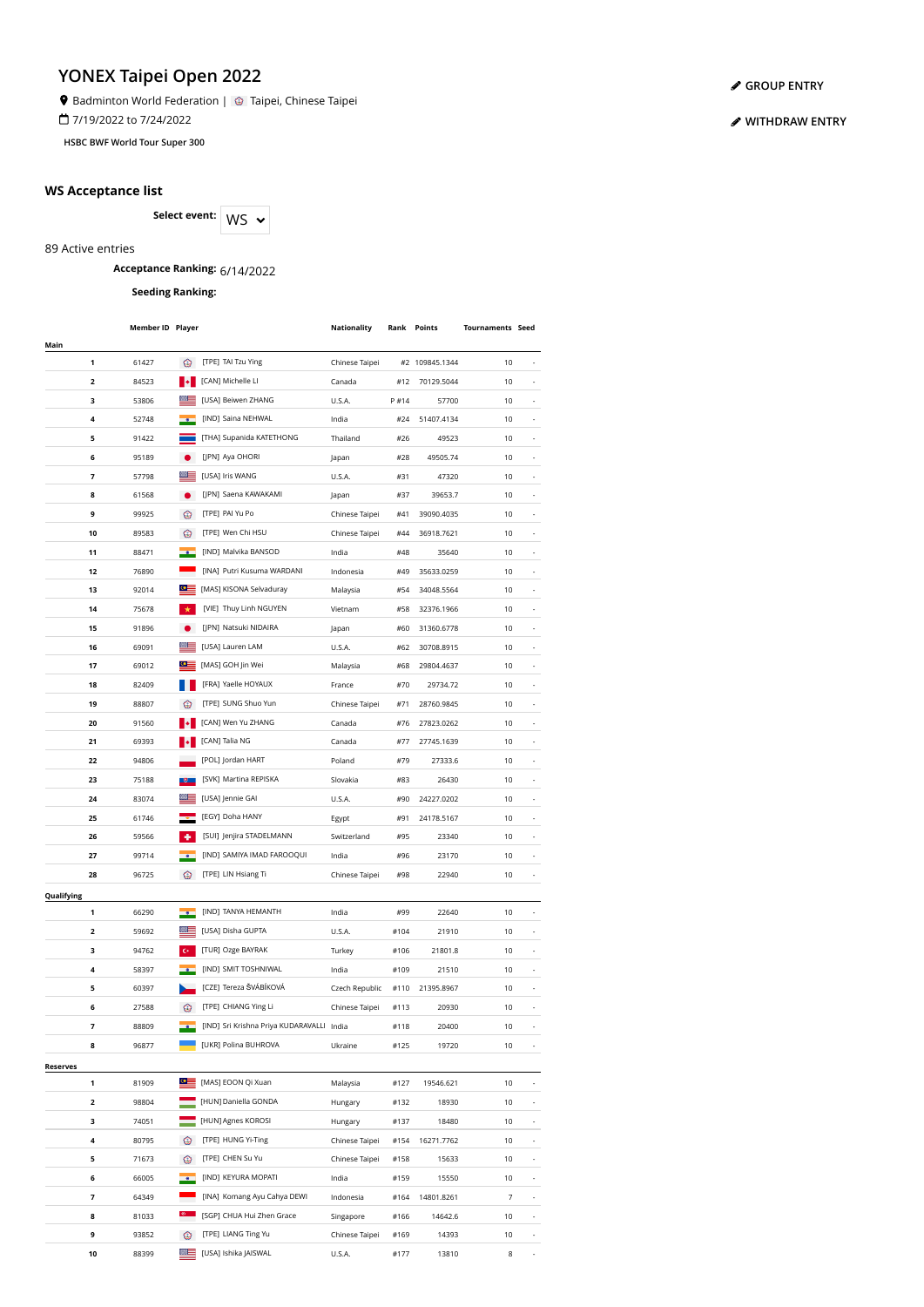|           | <b>Member ID Player</b> |                  |                               | Nationality    | Rank           | Points     | <b>Tournaments Seed</b>  |                          |
|-----------|-------------------------|------------------|-------------------------------|----------------|----------------|------------|--------------------------|--------------------------|
| 11        | 69619                   |                  | [IND] GADDE Ruthvika Shivani  | India          | #178           | 13030      | 10                       |                          |
| 12        | 81520                   |                  | [IND] Prerana NEELURI         | India          | #185           | 12400      | 10                       |                          |
| 13        | 71881                   | ▩▤               | [USA] Esther SHI              | U.S.A.         | #207           | 10656.3699 | 10                       |                          |
| 14        | 80862                   | ☜                | [TPE] CHIU Pin-Chian          | Chinese Taipei | #208           | 10640      | 10                       |                          |
| 15        | 62639                   | ⊛                | [TPE] HUNG En-Tzu             | Chinese Taipei | #211           | 10570      | 8                        |                          |
| 16        | 94348                   | ☺                | [TPE] HUANG Ching Ping        | Chinese Taipei | #215           | 10460      | $10$                     |                          |
| 17        | 69396                   |                  | [THA] Sirada ROONGPIBOONSOPIT | Thailand       | #218           | 10410      | 5                        |                          |
| 18        | 87718                   |                  | [INA] Stephanie WIDJAJA       | Indonesia      | #220           | 10232.6    | 8                        |                          |
| 19        | 73761                   | $\circ$ $\equiv$ | [MAS] MYISHA Mohd Khairul     | Malaysia       | #228           | 9832.0739  | 9                        |                          |
| 20        | 58840                   | ≌≌               | [MAS] Siti NURSHUHAINI        | Malaysia       | #239           | 9295       | 9                        |                          |
| 21        | 77988                   |                  | [INA] Aisyah Sativa FATETANI  | Indonesia      | #244           | 8999.1585  | 7                        |                          |
| 22        | 61882                   |                  | [USA] Francesca CORBETT       | U.S.A.         | #251           | 8734.9437  | 8                        |                          |
| 23        | 99713                   |                  | [INA] Bilqis PRASISTA         | Indonesia      | #284           | 7633.5875  | 4                        |                          |
| 24        | 69009                   | ∙⊗               | [TPE] LIN Jhih Yun            | Chinese Taipei | #294           | 7290       | 6                        |                          |
| 25        | 95699                   | $\mathfrak{D}$   | [ISR] Katsiaryna ZABLOTSKAYA  | Israel         | #299           | 7080       | 10                       |                          |
| 26        | 75633                   |                  | [IND] Shruthika SENTHIL       | India          | #307           | 6980       | 10                       | ٠                        |
| 27        | 61614                   | ⊛                | [TPE] TUNG Ciou-Tong          | Chinese Taipei | #321           | 6540       | 7                        | ٠                        |
| 28        | 70347                   | ⊛                | [TPE] PENG Li Ting            | Chinese Taipei | #334           | 5920       | 7                        | $\overline{\phantom{a}}$ |
| 29        | 57244                   | ☺                | [TPE] LIN Ying Chun           | Chinese Taipei | #347           | 5490       | 6                        | $\overline{\phantom{a}}$ |
| 30        | 57795                   | ≊≡               | [USA] Katelin NGO             | U.S.A.         | #348           | 5430       | 5                        | $\overline{\phantom{a}}$ |
| 31        | 97685                   | ⊛                | [TPE] HUANG Yu-Hsun           | Chinese Taipei | #351           | 5400       | 6                        |                          |
| 32        | 89501                   |                  | [IND] Aashi RAWAT             | India          | #354           | 5360       | 3                        |                          |
| 33        | 99911                   |                  | [INA] Siti Sarah AZZAHRA      | Indonesia      | #420           | 3960       | 3                        |                          |
| 34        | 65525                   |                  | [INA] Saifi Rizka NURHIDAYAH  | Indonesia      | #468           | 3265.5     | 3                        |                          |
| 35        | 88079                   | ◉                | [TPE] LIN Sih Yun             | Chinese Taipei | #519           | 2780       | 3                        |                          |
| 36        | 68566                   | ▩                | [USA] Natalie CHI             | U.S.A.         | #600           | 2026.094   | 4                        |                          |
| 37        | 59283                   | ☺                | [TPE] YANG Yu-Chi             | Chinese Taipei | #764           | 1170       | 1                        |                          |
| 38        | 75154                   | ⊛                | [TPE] YU Chien Hui            | Chinese Taipei | #774           | 1145.76    | 4                        |                          |
| 39        | 61151                   |                  | [IND] Anwesha GOWDA           | India          | #802           | 1050       | 2                        | ٠                        |
| 40        | 75174                   | ⊛                | [TPE] LEE Yu-Hsuan            | Chinese Taipei | #921           | 910        | $\overline{2}$           | ٠                        |
| 41        | 89473                   | ⊛                | [TPE] TSAI Hsin-Pei           | Chinese Taipei | #1341          | 210        | 1                        | $\overline{\phantom{a}}$ |
| 42        | 85668                   | ☺                | [TPE] WANG Pei Yu             | Chinese Taipei |                |            | ä,                       |                          |
| 43        | 61317                   | ∙⊗               | [TPE] WANG Yu Si              | Chinese Taipei | ÷,             | ä,         | ä,                       |                          |
| 44        | 68582                   | ☺                | [TPE] HSIEH Chih Ying         | Chinese Taipei |                | i,         |                          |                          |
| 45        | 59770                   | ☺                | [TPE] Ruo Hsuan KO            | Chinese Taipei |                |            |                          |                          |
| 46        | 95958                   | ⊛                | [TPE] Yi En HSIEH             | Chinese Taipei |                |            |                          |                          |
| 47        | 83066                   | ☺                | [TPE] ZIH Ling HUANG          | Chinese Taipei | ÷,             |            |                          |                          |
| 48        | 60634                   | ☺                | [TPE] PENG Yu Wei             | Chinese Taipei |                |            |                          |                          |
| 49        | 82705                   | ☺                | [TPE] LIN Tzu-Yun             | Chinese Taipei |                |            |                          |                          |
| 50        | 96044                   | ☺                | [TPE] HUANG YUN SHIUAN        | Chinese Taipei | ÷              |            |                          |                          |
| 51        | 78703                   | ⊙                | [TPE] WANG Ling Hsuan         | Chinese Taipei | ÷              |            | -                        |                          |
| 52        | 76748                   | <b>CS</b>        | [TPE] HSIEH Yun-Shan          | Chinese Taipei | $\overline{a}$ | ٠          | $\overline{\phantom{m}}$ | $\overline{\phantom{a}}$ |
| 53        | 50367                   | œ                | [TPE] LI Tzu Pei              | Chinese Taipei |                |            | $\overline{\phantom{m}}$ | ٠                        |
| Withdrawn |                         |                  |                               |                |                |            |                          |                          |
| 6/16/2022 | 78208                   |                  | <b>I</b> [CAN] Rachel CHAN    | Canada         | #80            | 27031.8426 | 10                       |                          |
| Removed   |                         |                  |                               |                |                |            |                          |                          |
| 5/27/2022 | 92999                   | ⊛                | [TPE] Zing-Lin HUANG          | Chinese Taipei |                | ä,         |                          |                          |
| 6/12/2022 | 98643                   |                  | [TUR] Aliye DEMIRBAG          | Turkey         |                |            |                          |                          |
| 6/13/2022 | 94712                   |                  | [JPN] Asuka TAKAHASHI         | Japan          |                |            |                          |                          |
| 6/13/2022 | 88582                   |                  | [FRA] LéOnice HUET            | France         | ÷,             | J,         |                          |                          |
| 6/13/2022 | 77256                   |                  | [FRA] QI Xuefei               | France         | L,             |            |                          |                          |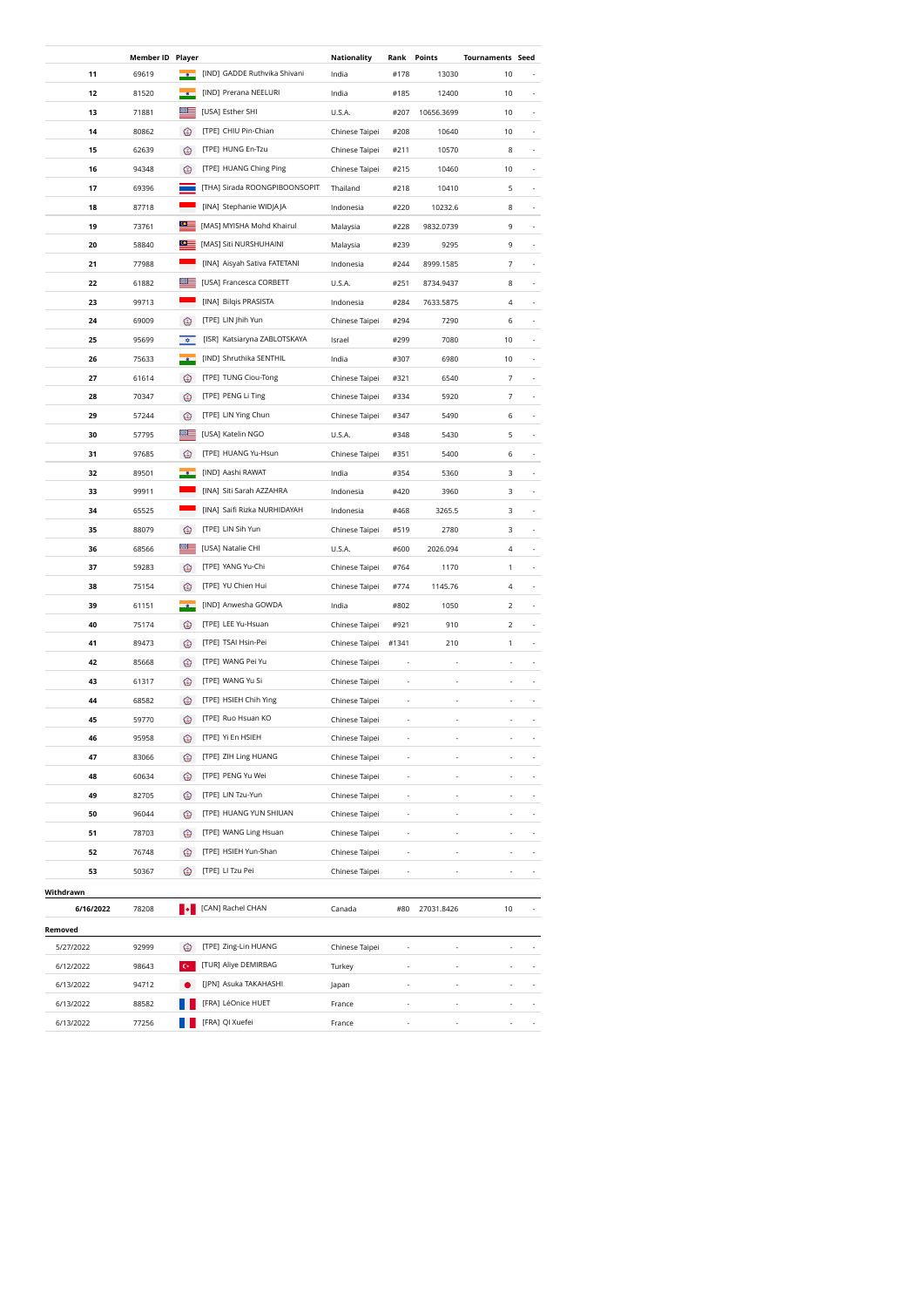$\bullet$  Badminton World Federation |  $\circledcirc$  Taipei, Chinese Taipei

7/19/2022 to 7/24/2022

**HSBC BWF World Tour Super 300**

### **MD Acceptance list**

Select event: MD  $\sim$ 

55 Active entries

**Acceptance Ranking:** 6/14/2022

**Seeding Ranking:**

| Main                    | Member ID Player |                                                                                              | <b>Nationality</b>               | Rank | Points    | <b>Notional/Protected</b><br>points | <b>Tournaments Seed</b> |  |
|-------------------------|------------------|----------------------------------------------------------------------------------------------|----------------------------------|------|-----------|-------------------------------------|-------------------------|--|
| $\mathbf 1$             | 96514<br>69448   | <sup>©</sup> [TPE]WANG Chi-Lin<br><sup>®</sup> [TPE]LEE Yang                                 | Chinese Taipei<br>Chinese Taipei |      | #4 101668 |                                     | 41                      |  |
| $\overline{\mathbf{2}}$ | 74732<br>94430   | [INA]Pramudya KUSUMAWARDANA<br>[INA]Yeremia Erich Yoche Yacob RAMBITAN Indonesia             | Indonesia                        | #16  | 62397     |                                     | 28                      |  |
| з                       | 68633<br>84786   | [INA]Leo Rolly CARNANDO<br>[INA]Daniel MARTHIN                                               | Indonesia<br>Indonesia           | #23  | 50837     |                                     | 24                      |  |
| $\pmb{4}$               | 59709<br>56746   | ☺<br>[TPE]YANG Po Han<br>Ø.<br>[TPE]LU Ching Yao                                             | Chinese Taipei<br>Chinese Taipei | #24  | 50119     |                                     | 39                      |  |
| 5                       | 73936<br>73633   | $\equiv$ [THA]Supak JOMKOH<br>THA]Kittinupong KEDREN                                         | Thailand<br>Thailand             | #33  | 42483     |                                     | 12                      |  |
| 6                       | 99102<br>76275   | <sup>3</sup> [TPE]LEE Jhe-Huei<br><sup>©</sup> [TPE]YANG Po-Hsuan                            | Chinese Taipei<br>Chinese Taipei | #34  | 42357     |                                     | 31                      |  |
| $\overline{\mathbf{z}}$ | 78409<br>85129   | [MAS]MAN Wei Chong<br>[MAS]Kai Wun TEE                                                       | Malaysia<br>Malaysia             | #37  | 41000     |                                     | 13                      |  |
| 8                       | 98935<br>57372   | <b>E</b> [IND]M.R. ARJUN<br><b>EXAMPLE (IND)DHRUV KAPILA</b>                                 | India<br>India                   | #40  | 40208     |                                     | 26                      |  |
| 9                       | 74827<br>66528   | <b>FIND</b> ]Krishna Prasad GARAGA<br>[IND]Vishnuvardhan Goud PANJALA                        | India<br>India                   | #46  | 36891     |                                     | 16                      |  |
| 10                      | 54171<br>54805   | [MAS]LIM Khim Wah<br>[MAS]GOH V Shem                                                         | Malaysia<br>Malaysia             |      |           | 36235                               |                         |  |
| 11                      | 86479<br>91060   | [JPN]Hiroki OKAMURA<br>[JPN]Masayuki ONODERA                                                 | Japan<br>Japan                   | #52  | 32750     |                                     | 19                      |  |
| 12                      | 79189<br>57694   | $\blacksquare$ [NOR] Vegard RIKHEIM<br><b>For</b> [NOR]Torjus FLAATTEN                       | Norway<br>Norway                 | #61  | 29470     |                                     | 25                      |  |
| 13                      | 72267<br>77389   | [IND]Ishaan BHATNAGAR<br><b>EXAMPLE (IND)Sai PRATHEEK.K</b>                                  | India<br>India                   | #76  | 26250     |                                     | 12                      |  |
| 14                      | 53230<br>77087   | <sup>©</sup> [TPE]LIAO Min Chun<br><sup>3</sup> [TPE]Chun Hsien YANG                         | Chinese Taipei<br>Chinese Taipei |      |           | 25090                               |                         |  |
| 15                      | 61834<br>79732   | [MAS]LOW Hang Yee<br>MASJCHIA Weijie                                                         | Malaysia<br>Malaysia             | #133 | 15000     | 25000                               | 6                       |  |
| 16                      | 88642<br>67949   | [MAS]Muhammad HAIKAL<br>[MAS]Junaidi ARIF                                                    | Malaysia<br>Malaysia             | #85  | 22960     |                                     | 11                      |  |
| 17                      | 70231<br>57424   | <sup>©</sup> [TPE]Fang-Jen LEE<br><sup>©</sup> [TPE]Fang-Chih LEE                            | Chinese Taipei<br>Chinese Taipei | #154 | 13120     | 21867                               | 6                       |  |
| 18                      | 60705<br>89174   | <b>Example 15 INDJSankar Prasad UDAYAKUMAR</b><br><b>EXAMPLE CONTROLL IN THE EXAMPLE SET</b> | India<br>India                   | #99  | 20542     |                                     | 9                       |  |
| 19                      | 91381<br>82378   | CZEJAdam MENDREK<br>CZEJOndřej KRÁL                                                          | Czech Republic<br>Czech Republic | #100 | 20520     |                                     | 20                      |  |
| 20                      | 82273<br>86331   | <b>THAJNatchanon TULAMOK</b><br><b>THAJThanawath UDOMSIPRONKUL</b>                           | Thailand<br>Thailand             |      |           | 18680                               |                         |  |
| 21                      | 89369<br>65371   | [IND]Nithin H.V.<br><b>__</b> [IND]Vaibhaav .                                                | India<br>India                   | #215 | 9300      | 18600                               | 5                       |  |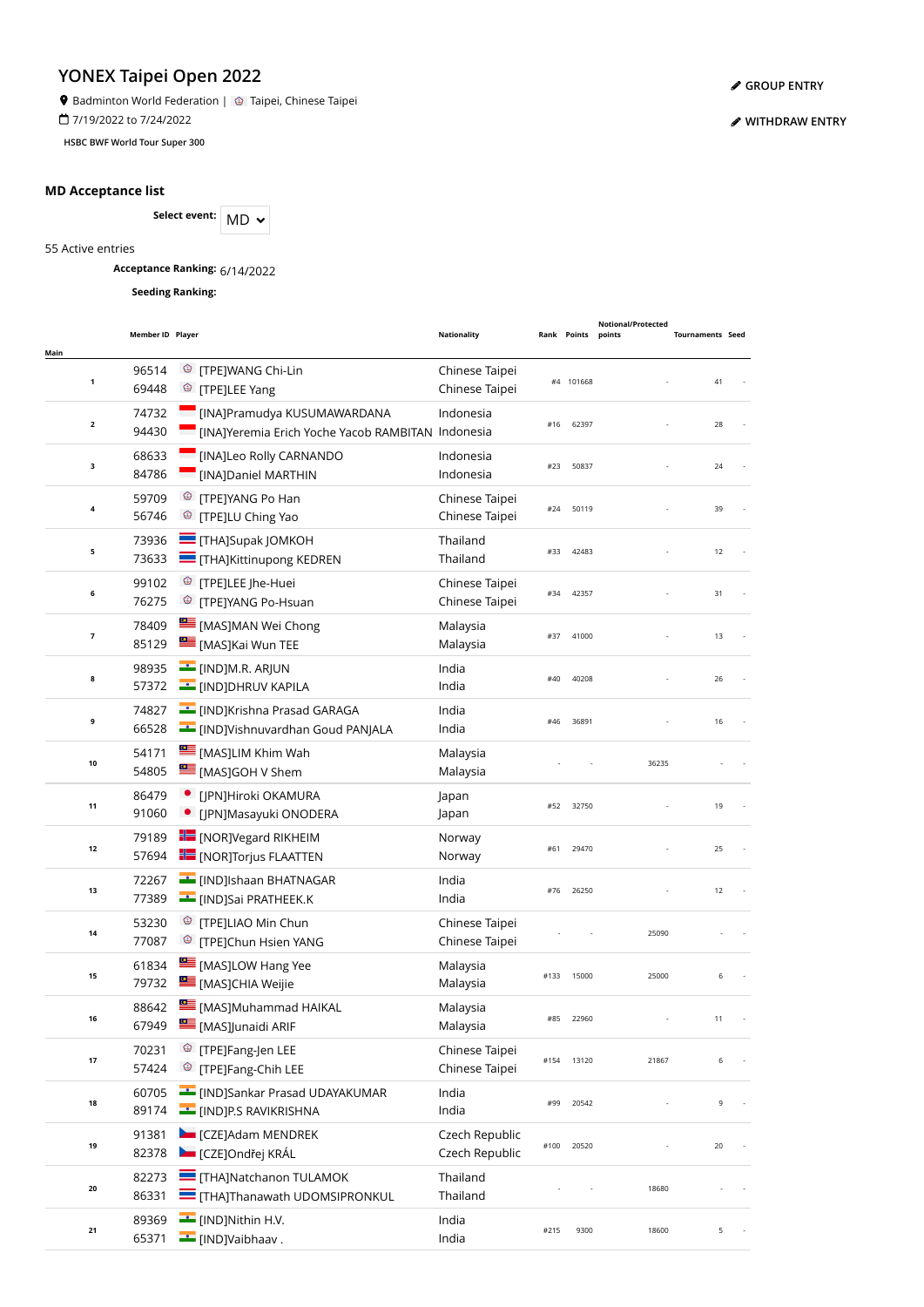|                         |                           |                                            |                                  |       |              | Notional/Protected |                         |
|-------------------------|---------------------------|--------------------------------------------|----------------------------------|-------|--------------|--------------------|-------------------------|
|                         | Member ID Player<br>99841 |                                            | <b>Nationality</b>               |       | Rank Points  | points             | <b>Tournaments Seed</b> |
| 22                      | 74574                     | <sup>©</sup> [TPE]WU Guan Xun              | Chinese Taipei<br>Chinese Taipei | #119  | 17880        |                    | 14                      |
|                         |                           | <sup>©</sup> [TPE]WEI Chun Wei             |                                  |       |              |                    |                         |
| 23                      | 88829                     | <sup>©</sup> [TPE]SU Ching Heng            | Chinese Taipei                   | #120  | 17513        |                    | 8                       |
|                         | 81108                     | <sup>©</sup> [TPE]YE Hong Wei              | Chinese Taipei                   |       |              |                    |                         |
|                         | 71294                     | [MAS]WONG Tien Ci                          | Malaysia                         |       |              |                    |                         |
| 24                      | 78425                     | [MAS]BOON Xin Yuan                         | Malaysia                         | #169  | 12180        | 17400              | $\overline{7}$          |
|                         | 71729                     | <sup>©</sup> [TPE]TSENG Min Hao            | Chinese Taipei                   |       |              |                    |                         |
| 25                      | 78283                     | <sup><sup>3</sup> [TPE]LIN Shang Kai</sup> | Chinese Taipei                   | #124  | 16780        |                    | 11                      |
|                         | 62282                     | * [HKG]LAW Cheuk Him                       | Hong Kong China                  |       |              |                    |                         |
| 26                      | 92609                     | <b>*</b> [HKG]LEE Chun Hei Reginald        | Hong Kong China                  |       | #183 11083.7 | 15834              | $\overline{7}$          |
|                         |                           |                                            |                                  |       |              |                    |                         |
| 27                      | 92504                     | <sup>©</sup> [TPE]LIN Yu Chieh             | Chinese Taipei                   | #242  | 7750         | 15500              | $\overline{4}$          |
|                         | 87454                     | <sup>©</sup> [TPE]SU Li Wei                | Chinese Taipei                   |       |              |                    |                         |
| 28                      | 90305                     | <sup>©</sup> [TPE]LEE Chia-Han             | Chinese Taipei                   |       |              | 15387              |                         |
|                         | 64441                     | <sup>3</sup> [TPE]LIN Yong Sheng           | Chinese Taipei                   |       |              |                    |                         |
| Qualifying              |                           |                                            |                                  |       |              |                    |                         |
|                         | 60516                     | <sup>©</sup> [TPE]YANG Ming-Tse            | Chinese Taipei                   |       |              |                    |                         |
| $\mathbf 1$             | 92913                     | <sup>3</sup> [TPE]CHIU Hsiang Chieh        | Chinese Taipei                   | #249  | 7570         | 15140              | 3                       |
|                         | 80497                     | E [USA]Vinson CHIU                         | U.S.A.                           |       |              |                    |                         |
| $\overline{\mathbf{2}}$ | 94647                     | E [USA]Joshua YUAN                         | U.S.A.                           | #134  | 14932        |                    | 9                       |
|                         |                           |                                            |                                  |       |              |                    |                         |
| 3                       | 60980                     | [IND]Rohan KAPOOR                          | India                            |       |              | 14829              |                         |
|                         | 88003                     | [IND]Arun GEORGE                           | India                            |       |              |                    |                         |
|                         | 91483                     | [INA]Daniel Edgar MARVINO                  | Indonesia                        |       |              |                    |                         |
| 4                       | 99781                     | [INA]Raymond INDRA                         | Indonesia                        | #212  | 9610         | 13729              | $\overline{7}$          |
|                         | 60896                     | <sup>©</sup> [TPE]LU Chen                  | Chinese Taipei                   |       |              |                    |                         |
| 5                       | 75829                     | <sup><sup>®</sup> [TPE]CHEN Zhi Ray</sup>  | Chinese Taipei                   |       |              | 13680              |                         |
|                         | 77912                     | <b>THAJNanthakarn YORDPHAISONG</b>         | Thailand                         |       |              |                    |                         |
| 6                       | 88024                     | THA]Chaloempon CHAROENKITAMORN             | Thailand                         | #159  | 12948        |                    | 8                       |
|                         |                           |                                            |                                  |       |              |                    |                         |
| 7                       | 82871                     | <b>*</b> [HKG]YEUNG Ming Nok               | Hong Kong China                  |       |              | 12694              |                         |
|                         | 68061                     | <b>*</b> [HKG]YEUNG Shing Choi             | Hong Kong China                  |       |              |                    |                         |
| 8                       | 63739                     | [USA]Presley SMITH                         | <b>U.S.A.</b>                    |       |              | 12120              |                         |
|                         | 96641                     | <sup>3</sup> [TPE]CHIEN Ming Yen           | Chinese Taipei                   |       |              |                    |                         |
| Reserves                |                           |                                            |                                  |       |              |                    |                         |
|                         | 72372                     | <sup><sup>3</sup> [TPE]TANG Kai Wei</sup>  | Chinese Taipei                   |       |              |                    |                         |
| 1                       | 58986                     | <sup>©</sup> [TPE]Ming Che LU              | Chinese Taipei                   |       |              | 11140              |                         |
|                         | 56983                     | <sup>3</sup> [TPE]CHEN Xin-Yuan            | Chinese Taipei                   |       |              |                    |                         |
| $\mathbf 2$             | 86521                     | <sup>®</sup> [TPE]TING Yen-Chen            | Chinese Taipei                   |       |              | 10970              |                         |
|                         |                           |                                            |                                  |       |              |                    |                         |
| з                       | 90973                     | <b>I</b> • [CAN]KAN Chao Yu                | Canada                           | #361  | 4420         | 8840               | $\overline{2}$          |
|                         | 77983                     | <sup>©</sup> [TPE]Chi-Hung LIAO            | Chinese Taipei                   |       |              |                    |                         |
| 4                       | 65775                     | <sup>®</sup> [TPE]LU Chih-Wei              | Chinese Taipei                   |       |              | 7240               |                         |
|                         | 69994                     | <sup>©</sup> [TPE]HUNG Tzu Wei             | Chinese Taipei                   |       |              |                    |                         |
|                         | 95341                     | <sup>3</sup> [TPE]CHIANG Chien-Wei         | Chinese Taipei                   |       |              |                    |                         |
| 5                       | 97737                     | <sup>©</sup> [TPE]WU Hsuan-Yi              | Chinese Taipei                   |       |              | 7025               |                         |
|                         | 68681                     | <sup>3</sup> [TPE]CHANG Ko-Chi             | Chinese Taipei                   |       |              |                    |                         |
| 6                       | 79052                     | <sup>©</sup> [TPE]PO Li-Wei                | Chinese Taipei                   | #599  | 2220         | 4440               | 1                       |
|                         |                           |                                            |                                  |       |              |                    |                         |
| $\overline{\mathbf{z}}$ | 66194                     | <sup>3</sup> [TPE]LIN Chia Yu              | Chinese Taipei                   | #672  | 2090         | 4180               | 3                       |
|                         | 79915                     | <sup>3</sup> [TPE]LIAO Chao Pang           | Chinese Taipei                   |       |              |                    |                         |
|                         | 97376                     | <sup>3</sup> [TPE]CHENG Kai Wen            | Chinese Taipei                   |       |              | 3680               |                         |
| 8                       | 59609                     | <sup>3</sup> [TPE]LIU Kuang Heng           | Chinese Taipei                   |       |              |                    |                         |
|                         | 73474                     | <sup>3</sup> [TPE]LIN Bing-Wei             | Chinese Taipei                   |       |              |                    |                         |
| 9                       | 61868                     | <sup>3</sup> [TPE]YU Sheng Po              | Chinese Taipei                   |       |              | 3680               |                         |
|                         | 89336                     | [INA]Muhammad Rayhan Nur FADILLAH          | Indonesia                        |       |              |                    |                         |
| 10                      | 63520                     | [INA]Rahmat HIDAYAT                        | Indonesia                        | #749  | 1700         | 3400               | $\mathbf{1}$            |
|                         |                           |                                            |                                  |       |              |                    |                         |
| 11                      | 72513                     | <b>USAJKelvin CHONG</b>                    | U.S.A.                           | #1038 | 1020         | 2040               | $\overline{2}$          |
|                         | 55661                     | [USA]Trevor TAN                            | U.S.A.                           |       |              |                    |                         |
|                         | 85179                     | [INA]Teges Satriaji Cahyo HUTOMO           | Indonesia                        | #1431 | 600          | 1200               | $\mathbf{1}$            |
| 12                      | 81141                     | [INA]Christopher David WIJAYA              | Indonesia                        |       |              |                    |                         |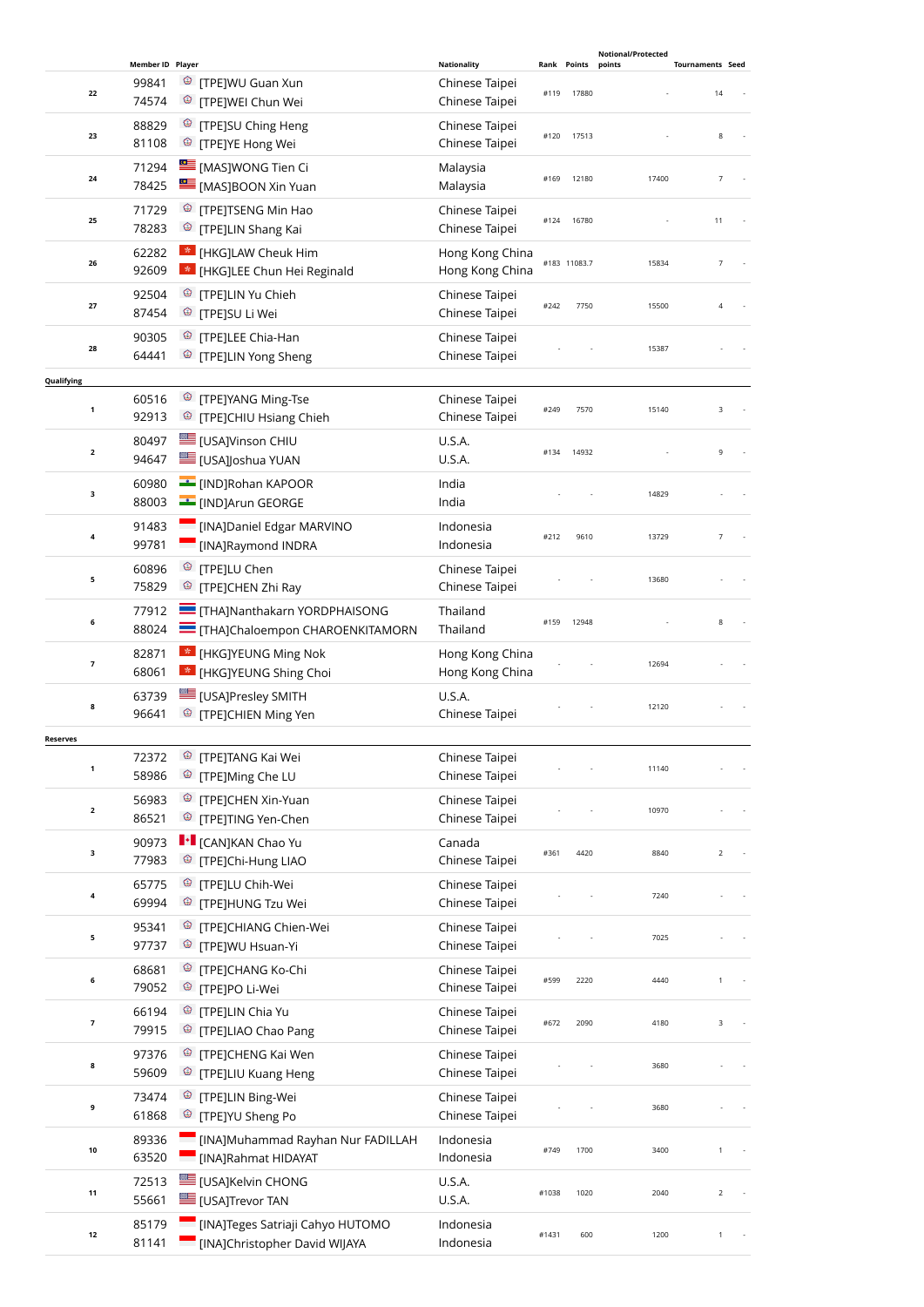|           | <b>Member ID Player</b> |                                                     | <b>Nationality</b> | Rank Points | Notional/Protected<br>points | <b>Tournaments Seed</b> |  |
|-----------|-------------------------|-----------------------------------------------------|--------------------|-------------|------------------------------|-------------------------|--|
|           | 69560                   | <b>EXAMPLE TERMINISH</b> [IND]Hariharan AMSAKARUNAN | India              |             |                              |                         |  |
| 13        | 98187                   | [IND]Ruban Kumar RETHINASABAPATHI                   | India              |             | 146                          |                         |  |
|           | 84196                   | <sup>©</sup> [TPE]LAI Po Yu                         | Chinese Taipei     |             |                              |                         |  |
| 14        | 93572                   | <sup>3</sup> [TPE]TSAI Fu Cheng                     | Chinese Taipei     |             |                              |                         |  |
|           | 76700                   | <sup>©</sup> [TPE]Chien-Liang LAI                   | Chinese Taipei     |             |                              |                         |  |
| 15        | 91201                   | <sup>©</sup> [TPE]Kai Lung WANG                     | Chinese Taipei     |             |                              |                         |  |
|           | 88122                   | <sup>3</sup> [TPE]HSIAO Tun-Cheng                   | Chinese Taipei     |             |                              |                         |  |
| 16        | 79520                   | <sup>3</sup> [TPE]TSAI Hsin-Yan                     | Chinese Taipei     |             |                              |                         |  |
|           | 64023                   | <sup>©</sup> [TPE]HUANG Jui-Hsuan                   | Chinese Taipei     |             |                              |                         |  |
| 17        | 78126                   | <sup>©</sup> [TPE]HUANG Tsung-I                     | Chinese Taipei     |             |                              |                         |  |
|           | 96097                   | <sup>©</sup> [TPE]CHEN Sheng Fa                     | Chinese Taipei     |             |                              |                         |  |
| 18        | 64394                   | <sup>©</sup> [TPE]CHEN Cheng Kuan                   | Chinese Taipei     |             |                              |                         |  |
|           | 62618                   | <sup>©</sup> [TPE]CHEN ZHI YI                       | Chinese Taipei     |             |                              |                         |  |
| 19        | 91392                   | <sup>3</sup> [TPE]LU Pei Yang                       | Chinese Taipei     |             |                              |                         |  |
| Removed   |                         |                                                     |                    |             |                              |                         |  |
|           | 25322                   | $\left\Vert \cdot\right\Vert$ [CAN]Nyl YAKURA       | Canada             |             |                              |                         |  |
| 6/10/2022 | 58539                   | <b>I</b> CANJDONG Adam (Xingyu)                     | Canada             |             |                              |                         |  |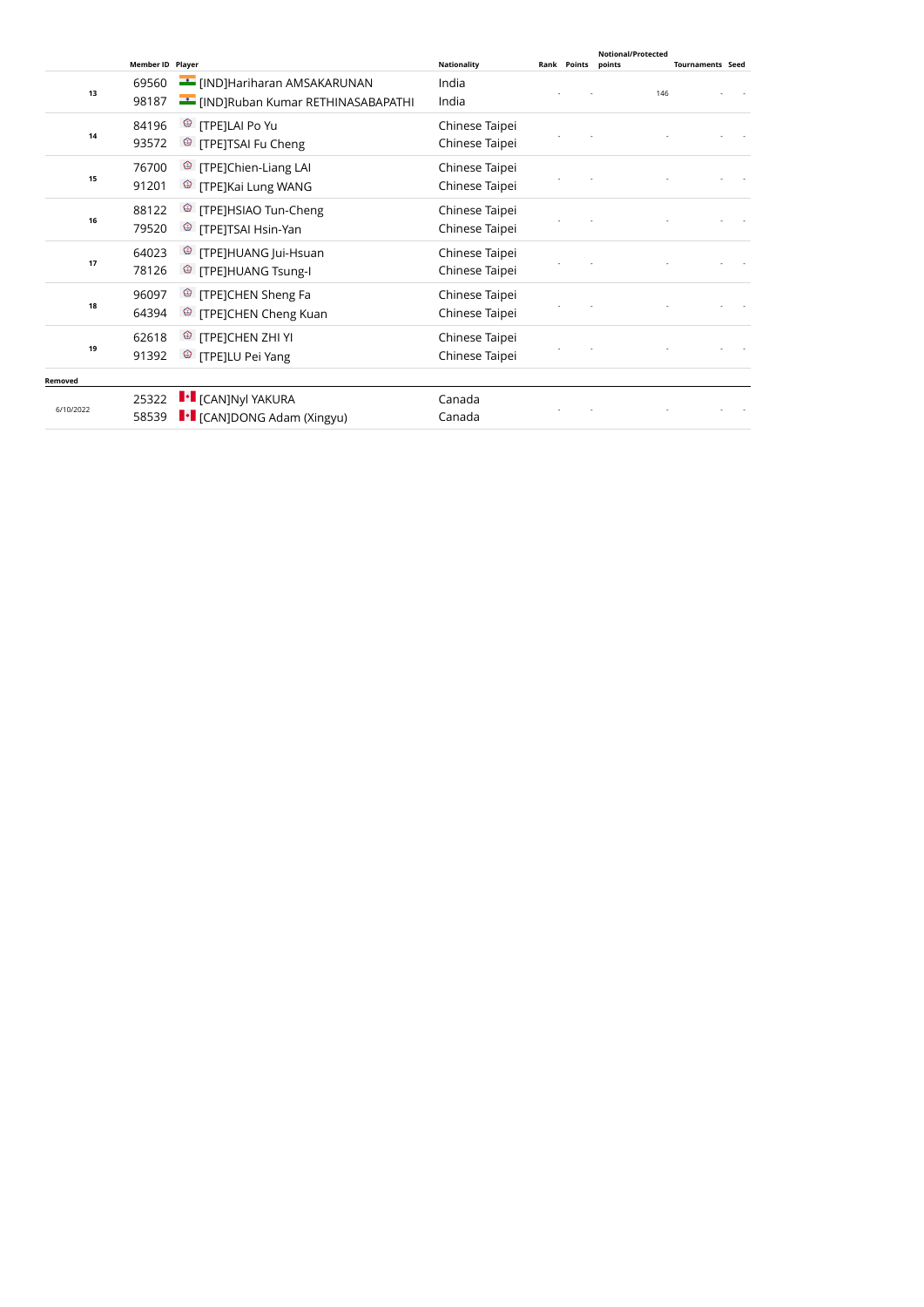**9** Badminton World Federation | @ Taipei, Chinese Taipei

7/19/2022 to 7/24/2022

**HSBC BWF World Tour Super 300**

### **WD Acceptance list**

Select event: WD  $\sim$ 

49 Active entries

**Acceptance Ranking:** 6/14/2022

**Seeding Ranking:**

| Main                    | Member ID Player |                                                                                     | Nationality                        |      | Rank Points points | Notional/Protected | <b>Tournaments Seed</b> |  |
|-------------------------|------------------|-------------------------------------------------------------------------------------|------------------------------------|------|--------------------|--------------------|-------------------------|--|
| 1                       | 62570<br>63539   | [MAS]Anna Ching Yik CHEONG<br>[MAS]TEOH Mei Xing                                    | Malaysia<br>Malaysia               |      | #44 35895          |                    | 13                      |  |
| $\mathbf{2}$            | 68015<br>75864   | <b>*</b> [HKG]YEUNG Nga Ting<br>* [HKG]YEUNG Pui Lam                                | Hong Kong China<br>Hong Kong China |      | #59 30678          |                    | 10                      |  |
| з                       | 75270<br>78687   | <sup>3</sup> [TPE]CHANG Ching Hui<br><sup>®</sup> [TPE]YANG Ching Tun               | Chinese Taipei<br>Chinese Taipei   |      | #65 29224          |                    | 21                      |  |
| 4                       | 61986<br>95205   | <b>*</b> [HKG]NG Tsz Yau<br><b>*</b> [HKG]TSANG Hiu Yan                             | Hong Kong China<br>Hong Kong China |      | #115 17030         | 28383              | 6                       |  |
| 5                       | 59014<br>76295   | [JPN]Sayaka HOBARA<br>• [JPN]Hinata SUZUKI                                          | Japan<br>Japan                     |      |                    | 26947              |                         |  |
| 6                       | 57265<br>94165   | [IND]Shruti MISHRA<br><b>EXECUTE (IND)Tanisha CRASTO</b>                            | India<br>India                     |      |                    | 25939              |                         |  |
| $\overline{\mathbf{z}}$ | 90741<br>85465   | MASJLOW Yeen Yuan<br><b>EMAS</b> [MAS] Valeree SIOW                                 | Malaysia<br>Malaysia               |      | #73 25565          |                    | 14                      |  |
| 8                       | 57180<br>78795   | <b>SALE [GER]Emma MOSZCZYNSKI</b><br>[GER]Stine KUESPERT                            | Germany<br>Germany                 |      | #76 25275          |                    | 12                      |  |
| 9                       | 94567<br>82364   | <b>Example 2</b> [INA]Rachel Allessya ROSE<br>[INA]Meilysa Trias PUSPITA SARI       | Indonesia<br>Indonesia             |      | #133 14040         | 23400              | 6                       |  |
| 10                      | 79664<br>67761   | [INA]Febriana Dwipuji KUSUMA<br>[INA]Amalia Cahaya PRATIWI                          | Indonesia<br>Indonesia             |      | #84 23088          |                    | 10                      |  |
| 11                      | 84117<br>80300   | <b>MAJMelani MAMAHIT</b><br>[INA]Tryola NADIA                                       | Indonesia<br>Indonesia             |      | #136 13725         | 22875              | 6                       |  |
| 12                      | 65708<br>61882   | <b>USAJAllison LEE</b><br><b>USA]Francesca CORBETT</b>                              | U.S.A.<br>U.S.A.                   |      | #90 22026          |                    | 12                      |  |
| 13                      | 77949<br>82898   | <sup><sup>®</sup> [TPE]LIU Chiao-Yun</sup><br><sup><sup>®</sup> [TPE]YU Chieh</sup> | Chinese Taipei<br>Chinese Taipei   |      |                    | 20048              |                         |  |
| 14                      | 68441<br>74980   | <b>THA]Puttita SUPAJIRAKUL</b><br><b>THA]Supissara PAEWSAMPRAN</b>                  | Thailand<br>Thailand               | #192 | 8690               | 17380              | 3                       |  |
| 15                      | 76717<br>80299   | <sup>©</sup> [TPE]LEE Chia Hsin<br><sup>3</sup> [TPE]TENG Chun Hsun                 | Chinese Taipei<br>Chinese Taipei   |      | #113 17114         |                    | 8                       |  |
| 16                      | 74561<br>74686   | <sup>©</sup> [TPE]HSU Ya Ching<br>[TPE]LIN Wan Ching<br>Ø                           | Chinese Taipei<br>Chinese Taipei   | #200 | 8422               | 16844              |                         |  |
| 17                      | 82408<br>86442   | <sup>®</sup> [TPE]WANG Yu Qiao<br>[TPE]KUO Yu Wen<br>Ø                              | Chinese Taipei<br>Chinese Taipei   |      |                    | 16383              |                         |  |
| 18                      | 81462<br>88097   | [INA]Apriyani RAHAYU<br>[INA]Siti Fadia Silva RAMADHANTI                            | Indonesia<br>Indonesia             | #210 | 7800               | 15600              | 1                       |  |
| 19                      | 68834<br>95062   | <sup>©</sup> [TPE]TSENG Yu-Chi<br><sup>©</sup> [TPE]HSIEH Pei Shan                  | Chinese Taipei<br>Chinese Taipei   |      |                    | 14687              |                         |  |
| 20                      | 67789<br>60167   | <sup>©</sup> [TPE]CHENG Yu-Pei<br><sup>3</sup> [TPE]SUN Wen Pei                     | Chinese Taipei<br>Chinese Taipei   |      |                    | 14300              |                         |  |
| 21                      | 60981<br>91369   | <sup>©</sup> [TPE]YANG Yi Hsun<br><sup>®</sup> [TPE]LI Zi Qing                      | Chinese Taipei<br>Chinese Taipei   |      |                    | 12620              |                         |  |

**[GROUP ENTRY](https://bwf.tournamentsoftware.com/individual-entry/1740FB7C-1DA6-41A8-BBE8-A719DCF31AEF)**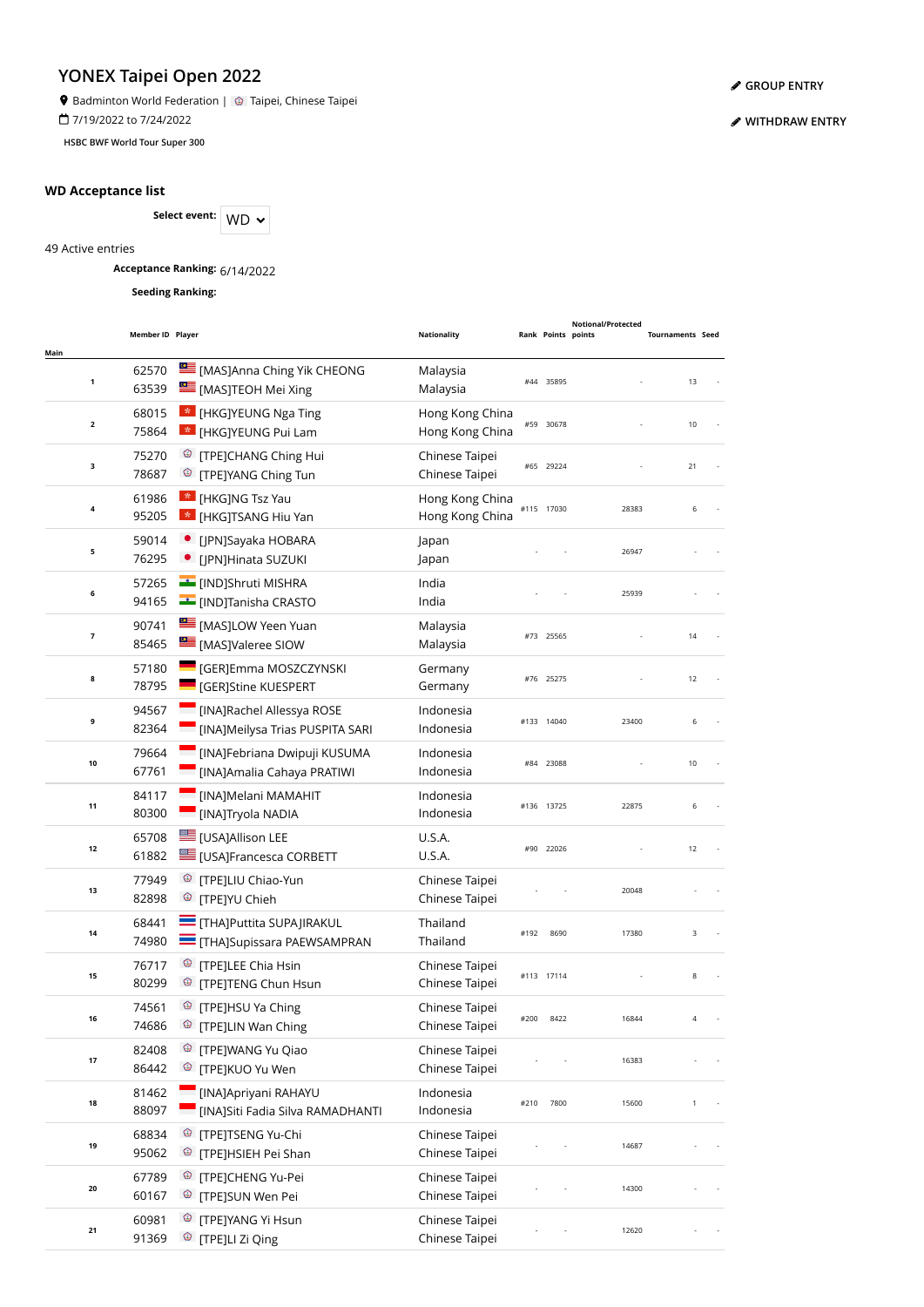|                         |                  |                                                                            |                                  |      |      | <b>Notional/Protected</b> |                         |
|-------------------------|------------------|----------------------------------------------------------------------------|----------------------------------|------|------|---------------------------|-------------------------|
|                         | Member ID Player |                                                                            | <b>Nationality</b>               |      |      | Rank Points points        | <b>Tournaments Seed</b> |
| 22                      | 75154<br>88807   | <sup>©</sup> [TPE]YU Chien Hui<br><sup>©</sup> [TPE]SUNG Shuo Yun          | Chinese Taipei<br>Chinese Taipei |      |      | 12267                     |                         |
|                         |                  |                                                                            |                                  |      |      |                           |                         |
| 23                      | 77386<br>64277   | <sup>©</sup> [TPE]LEE Chih Chen<br><sup>©</sup> [TPE]WANG Yi Zhen          | Chinese Taipei<br>Chinese Taipei |      |      | 11612                     |                         |
|                         | 71769            | <sup>©</sup> [TPE]JIANG Yi-Hua                                             | Chinese Taipei                   |      |      |                           |                         |
| 24                      | 79917            | <sup>©</sup> [TPE]TAI Wei-Ling                                             | Chinese Taipei                   |      |      | 11400                     |                         |
|                         | 95143            | <sup>©</sup> [TPE]WU Ti Jung                                               | Chinese Taipei                   |      |      |                           |                         |
| 25                      | 93852            | <sup>©</sup> [TPE]LIANG Ting Yu                                            | Chinese Taipei                   |      |      | 10798                     |                         |
|                         | 84159            | [JPN]Rui HIROKAMI                                                          | Japan                            |      |      |                           |                         |
| 26                      | 90323            | [JPN]Yuna KATO                                                             | Japan                            | #294 | 5172 | 10344                     | 3                       |
|                         | 96455            | [INA]Ribka SUGIARTO                                                        | Indonesia                        |      |      |                           |                         |
| 27                      | 77316            | [INA]Febby Valencia Dwijayanti GANI                                        | Indonesia                        | #297 | 5040 | 10080                     | 1                       |
|                         | 57560            | [INA]Lanny Tria MAYASARI                                                   | Indonesia                        |      |      |                           |                         |
| 28                      | 86525            | [INA]Jesita Putri MIANTORO                                                 | Indonesia                        | #298 | 5002 | 10004                     | 3                       |
| Qualifying              |                  |                                                                            |                                  |      |      |                           |                         |
|                         | 72989            | THAJPichamon PHATCHARAPHISUTSIN Thailand                                   |                                  |      |      |                           |                         |
| $\mathbf{1}$            | 56237            | THA]Nannapas SUKKLAD                                                       | Thailand                         | #306 | 4730 | 9460                      | $\overline{2}$          |
|                         |                  |                                                                            |                                  |      |      |                           |                         |
| $\overline{\mathbf{2}}$ | 71673            | <sup>©</sup> [TPE]CHEN Su Yu                                               | Chinese Taipei                   |      |      | 9460                      |                         |
|                         | 70347            | <sup><sup>®</sup> [TPE]PENG Li Ting</sup>                                  | Chinese Taipei                   |      |      |                           |                         |
|                         | 88932            | <b>Exa</b> [HKG]YUEN Sin Ying                                              | Hong Kong China                  |      |      |                           |                         |
| з                       | 71360            | <b>*</b> [HKG]LEUNG Sze Lok                                                | Hong Kong China                  | #341 | 4152 | 8304                      | $\overline{4}$          |
|                         | 59283            | <sup>©</sup> [TPE]YANG Yu-Chi                                              | Chinese Taipei                   |      |      |                           |                         |
| 4                       | 88079            | <sup>3</sup> [TPE]LIN Sih Yun                                              | Chinese Taipei                   |      |      | 7867                      |                         |
|                         | 80024            | <b>*</b> [HKG]YAU Mau Ying                                                 | Hong Kong China                  |      |      |                           |                         |
| 5                       | 95905            | E [HKG]FAN Ka Yan                                                          | Hong Kong China                  | #359 | 3922 | 7844                      | 3                       |
|                         |                  |                                                                            |                                  |      |      |                           |                         |
| 6                       | 91831            | <sup>©</sup> [TPE]CHUNG Kan-Yu                                             | Chinese Taipei                   |      |      | 7840                      |                         |
|                         | 62639            | <sup>3</sup> [TPE]HUNG En-Tzu                                              | Chinese Taipei                   |      |      |                           |                         |
| 7                       | 61614            | <sup>3</sup> [TPE]TUNG Ciou-Tong                                           | Chinese Taipei                   | #361 | 3910 | 7820                      | 4                       |
|                         | 80862            | <sup><sup>3</sup> [TPE]CHIU Pin-Chian</sup>                                | Chinese Taipei                   |      |      |                           |                         |
|                         | 84202            | <sup>©</sup> [TPE]LIN Yu-Pei                                               | Chinese Taipei                   |      |      |                           |                         |
| 8                       | 57244            | <sup>®</sup> [TPE]LIN Ying Chun                                            | Chinese Taipei                   |      |      | 6680                      |                         |
| <b>Reserves</b>         |                  |                                                                            |                                  |      |      |                           |                         |
|                         | 90857            | <sup>3</sup> [TPE]WU Meng Chen                                             | Chinese Taipei                   |      |      |                           |                         |
| 1                       | 85808            | <sup>©</sup> [TPE]LIN Chih-Chun                                            | Chinese Taipei                   | #481 | 2760 | 5520                      | 3                       |
|                         | 85896            | <b>E</b> [USA]Kerry XU                                                     | U.S.A.                           |      |      |                           |                         |
| $\overline{\mathbf{2}}$ | 71644            | EUSA]Annie XU                                                              | U.S.A.                           | #504 | 2500 | 5000                      | $\mathbf{1}$            |
|                         |                  |                                                                            |                                  |      |      |                           |                         |
| 3                       | 96308            | <sup>©</sup> [TPE]LIAO Tzu Yi<br><sup>©</sup> [TPE]DA GU LA WAI E Si Le Po | Chinese Taipei                   |      |      | 4680                      |                         |
|                         | 68658            |                                                                            | Chinese Taipei                   |      |      |                           |                         |
| 4                       | 59892            | <b>THAJAtitaya POVANON</b>                                                 | Thailand                         | #541 | 2220 | 4440                      | 1                       |
|                         | 99988            | THAJOrnnicha JONGSATHAPORNPARN Thailand                                    |                                  |      |      |                           |                         |
| 5                       | 87176            | <sup>©</sup> [TPE]HU Ling Fang                                             | Chinese Taipei                   | #541 | 2220 | 4440                      | $\mathbf{1}$            |
|                         | 65203            | <sup>©</sup> [TPE]LIN Xiao Min                                             | Chinese Taipei                   |      |      |                           |                         |
|                         | 80547            | <b>EXAMPLE 19</b> [IND]Rutaparna PANDA                                     | India                            |      |      |                           |                         |
| 6                       | 67676            | <b>Example 19 IND</b> ]Swetaparna PANDA                                    | India                            | #561 | 2210 | 4420                      | $\overline{2}$          |
|                         | 64811            |                                                                            | Chinese Taipei                   |      |      |                           |                         |
| 7                       | 75174            | <sup>©</sup> [TPE]LEE Yu-Hsuan                                             | Chinese Taipei                   |      |      | 3680                      |                         |
|                         |                  |                                                                            |                                  |      |      |                           |                         |
| 8                       | 82732            | <sup><sup>3</sup> [TPE]JHENG Yu Chieh</sup>                                | Chinese Taipei                   |      |      |                           |                         |
|                         | 62206            | <sup>©</sup> [TPE]LU Hsiao An                                              | Chinese Taipei                   |      |      |                           |                         |
| 9                       | 70860            | <sup>3</sup> [TPE]YANG Chu Yun                                             | Chinese Taipei                   |      |      |                           |                         |
|                         | 62713            | <sup>©</sup> [TPE]Nicole Gonzales CHAN                                     | Chinese Taipei                   |      |      |                           |                         |
|                         | 71755            | <sup>3</sup> [TPE]DU Yi Chen                                               | Chinese Taipei                   |      |      |                           |                         |
| 10                      | 92091            | <sup>©</sup> [TPE]CHEN Hsing Yu                                            | Chinese Taipei                   |      |      |                           |                         |
|                         | 96973            | <sup>©</sup> [TPE]HSU Yin-Hui                                              | Chinese Taipei                   |      |      |                           |                         |
| 11                      | 80667            | ಄<br>[TPE]SUNG Yi-Hsuan                                                    | Chinese Taipei                   |      |      |                           |                         |
|                         | 89214            | [TPE]HUNG Yu- En<br>❤                                                      | Chinese Taipei                   |      |      |                           |                         |
| 12                      | 65057            | <sup>©</sup> [TPE]HUNG Hsin En                                             | Chinese Taipei                   |      |      |                           |                         |
|                         |                  |                                                                            |                                  |      |      |                           |                         |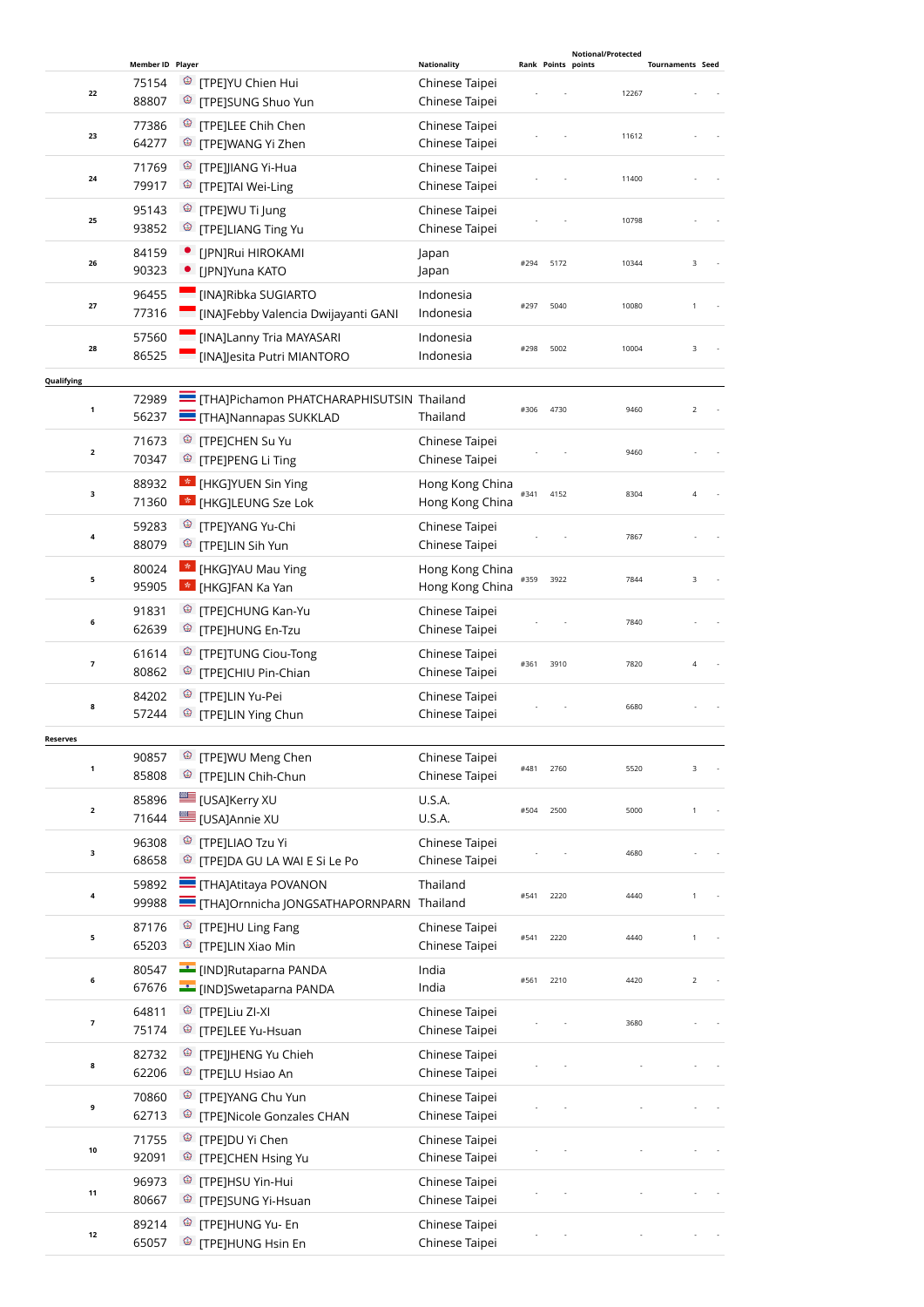|           | <b>Member ID Player</b> |                                                          | Nationality                      | Notional/Protected<br><b>Rank Points points</b> | <b>Tournaments Seed</b> |  |
|-----------|-------------------------|----------------------------------------------------------|----------------------------------|-------------------------------------------------|-------------------------|--|
| 13        | 64271<br>77237          | <sup>©</sup> [TPE]LIN Yu-Hao<br>$\circ$ [TPE]Jia Yin LIN | Chinese Taipei<br>Chinese Taipei |                                                 |                         |  |
| Removed   |                         |                                                          |                                  |                                                 |                         |  |
| 6/11/2022 | 60838<br>94011          | [INA]Nita Violina MARWAH<br>[INA]Putri SYAIKAH           | Indonesia<br>Indonesia           |                                                 |                         |  |
| 6/13/2022 | 83211<br>84874          | • [JPN]Ayako SAKURAMOTO<br>• [IPN]Rena MIYAURA           | Japan<br>Japan                   |                                                 |                         |  |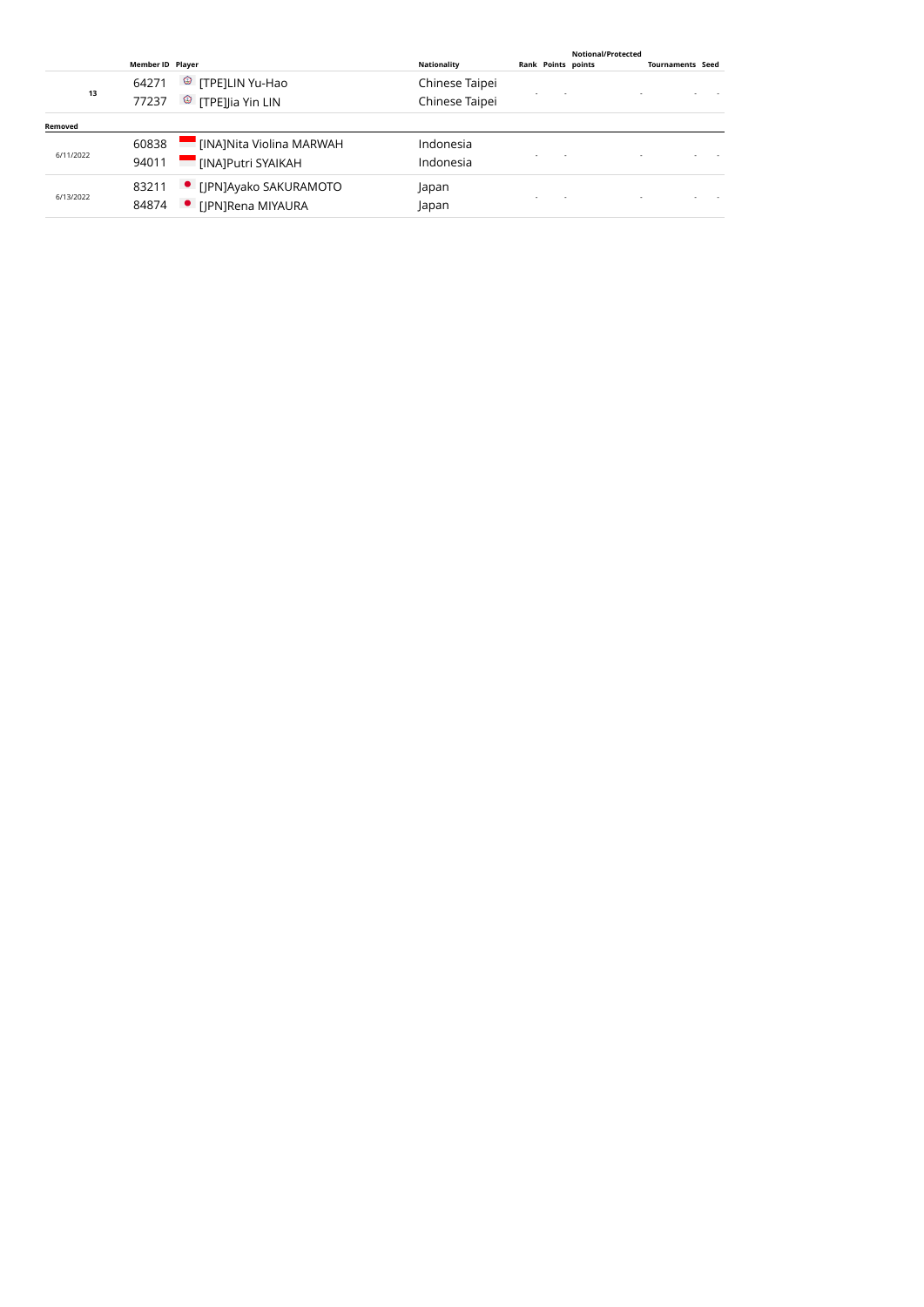**9** Badminton World Federation | @ Taipei, Chinese Taipei

7/19/2022 to 7/24/2022

**HSBC BWF World Tour Super 300**

### **XD Acceptance list**



61 Active entries

**Acceptance Ranking:** 6/14/2022

**Seeding Ranking:**

|                     | Member ID Player |                                                                              | <b>Nationality</b>                 |      | Rank Points  | Notional/Protected<br>points | <b>Tournaments Seed</b> |  |
|---------------------|------------------|------------------------------------------------------------------------------|------------------------------------|------|--------------|------------------------------|-------------------------|--|
| Main<br>$\mathbf 1$ | 61731<br>74980   | <b>THAJDechapol PUAVARANUKROH</b><br><b>THA]Supissara PAEWSAMPRAN</b>        | Thailand<br>Thailand               |      |              | 67772                        |                         |  |
| $\mathbf 2$         | 92593<br>56352   | [MAS]GOH Soon Huat<br>[MAS]LAI Shevon Jemie                                  | Malaysia<br>Malaysia               | #14  | 66282        |                              | 38                      |  |
| 3                   | 88451<br>59465   | [INA]Rinov RIVALDY<br>[INA]Pitha Haningtyas MENTARI                          | Indonesia<br>Indonesia             | #19  | 57003        |                              | 36                      |  |
| 4                   | 99102<br>74561   | <sup>©</sup> [TPE]LEE Jhe-Huei<br><sup>©</sup> [TPE]HSU Ya Ching             | Chinese Taipei<br>Chinese Taipei   | #25  | 47693        |                              | 23                      |  |
| 5                   | 63571<br>76782   | [INA]Adnan MAULANA<br>[INA]Mychelle Crhystine BANDASO                        | Indonesia<br>Indonesia             | #28  | 46320        |                              | 26                      |  |
| 6                   | 76275<br>87176   | <sup>3</sup> [TPE]YANG Po-Hsuan<br><sup><sup>3</sup> [TPE]HU Ling Fang</sup> | Chinese Taipei<br>Chinese Taipei   | #43  | 37835        |                              | 20                      |  |
| $\overline{7}$      | 87045<br>82610   | [INA]Rehan Naufal KUSHARJANTO<br>[INA]Lisa Ayu KUSUMAWATI                    | Indonesia<br>Indonesia             | #46  | 36940        |                              | 17                      |  |
| 8                   | 72267<br>94165   | <b>E</b> [IND]Ishaan BHATNAGAR<br><b>I</b> IND]Tanisha CRASTO                | India<br>India                     | #47  | 36070        |                              | 13                      |  |
| 9                   | 72466<br>61746   | EGY]Adham Hatem ELGAMAL<br>EGY]Doha HANY                                     | Egypt<br>Egypt                     | #54  | 32175        |                              | 29                      |  |
| 10                  | 80229<br>94834   | [INA]Zachariah Josiahno SUMANTI<br>[INA]Hediana JULIMARBELA                  | Indonesia<br>Indonesia             | #59  | 29840        |                              | 12                      |  |
| 11                  | 64944<br>55417   | · [JPN]Hiroki MIDORIKAWA<br>• [JPN]Natsu SAITO                               | Japan<br>Japan                     | #60  | 29700        |                              | 11                      |  |
| 12                  | 89369<br>73496   | IND]Nithin H.V.<br><b>F</b> [IND]Poorvisha S RAM                             | India<br>India                     |      |              | 27103                        |                         |  |
| 13                  | 50686<br>65638   | · [JPN]Yujiro NISHIKAWA<br>• [JPN]Saori OZAKI                                | Japan<br>Japan                     | #73  | 25040        |                              | 10                      |  |
| 14                  | 80497<br>83074   | E [USA]Vinson CHIU<br>[USA]Jennie GAI                                        | U.S.A.<br>U.S.A.                   | #83  | 23420        |                              | 13                      |  |
| 15                  | 92609<br>61986   | * [HKG]LEE Chun Hei Reginald<br><b>*</b> [HKG]NG Tsz Yau                     | Hong Kong China<br>Hong Kong China | #86  | 22800        |                              | 9                       |  |
| 16                  | 81108<br>76717   | <sup>©</sup> [TPE]YE Hong Wei<br><sup>©</sup> [TPE]LEE Chia Hsin             | Chinese Taipei<br>Chinese Taipei   | #145 | 13290        | 22150                        | 6                       |  |
| $17\,$              | 92576<br>72504   | <b>THAJRatchapol MAKKASASITHORN</b><br><b>THAJIhenicha SUDJAIPRAPARAT</b>    | Thailand<br>Thailand               | #151 | 12810        | 21350                        | 6                       |  |
| 18                  | 75904<br>71801   | <b>THAJRuttanapak OUPTHONG</b><br><b>THAJChasinee KOREPAP</b>                | Thailand<br>Thailand               | #161 | 12080        | 20133                        | 6                       |  |
| 19                  | 56983<br>78687   | <sup>©</sup> [TPE]CHEN Xin-Yuan<br><sup>3</sup> [TPE]YANG Ching Tun          | Chinese Taipei<br>Chinese Taipei   |      |              | 19640                        |                         |  |
| 20                  | 52953<br>34      | <b>Example 15 [ISR]Misha ZILBERMAN</b><br>E [ISR]Svetlana ZILBERMAN          | Israel<br>Israel                   | #101 | 19090        |                              | 9                       |  |
| 21                  | 71729<br>95062   | <sup>©</sup> [TPE]TSENG Min Hao<br><sup>®</sup> [TPE]HSIEH Pei Shan          | Chinese Taipei<br>Chinese Taipei   |      | #171 11253.1 | 18755                        | 6                       |  |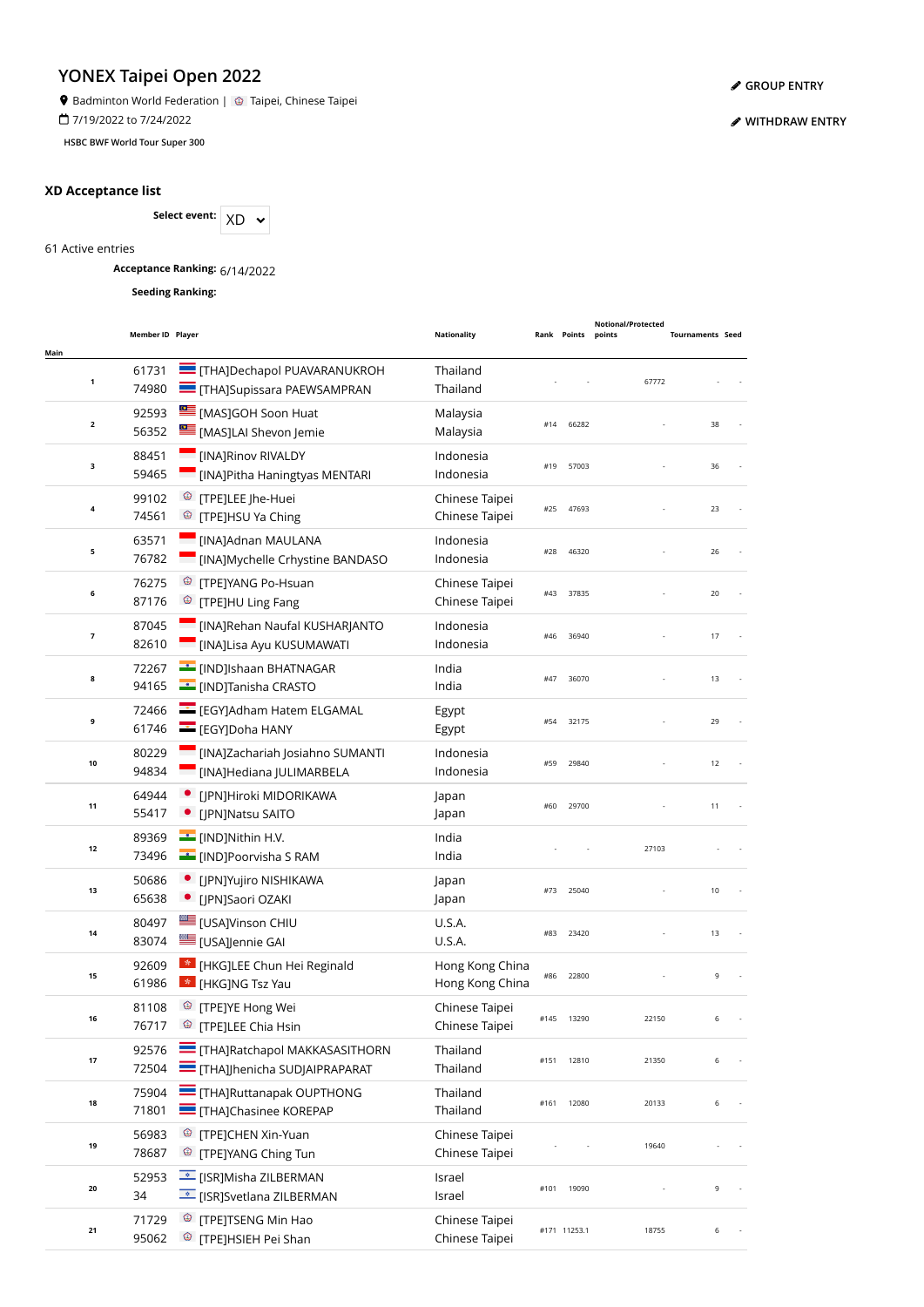|                         |                                    |                                                                                |                                                          |                     |       | <b>Notional/Protected</b> |                              |
|-------------------------|------------------------------------|--------------------------------------------------------------------------------|----------------------------------------------------------|---------------------|-------|---------------------------|------------------------------|
| 22                      | Member ID Player<br>82871<br>75864 | <b>*</b> [HKG]YEUNG Ming Nok<br><b>*</b> [HKG]YEUNG Pui Lam                    | <b>Nationality</b><br>Hong Kong China<br>Hong Kong China | Rank Points<br>#174 | 11040 | points<br>18400           | <b>Tournaments Seed</b><br>6 |
| 23                      | 62282<br>68015                     | * [HKG]LAW Cheuk Him<br>* [HKG]YEUNG Nga Ting                                  | Hong Kong China<br>Hong Kong China                       | #108                | 18270 |                           | 10                           |
| 24                      | 11268<br>52636                     | <b>LE [USA]Mathew FOGARTY</b><br><b>LE [USA]Isabel ZHONG</b>                   | U.S.A.<br>U.S.A.                                         | #112                | 17550 |                           | 15                           |
| 25                      | 25322<br>64767                     | $\left\  \cdot \right\ $ [CAN]Nyl YAKURA<br><b>I</b> • [CAN]Crystal LAI        | Canada<br>Canada                                         | #234                | 7570  | 15140                     | $\overline{4}$               |
| 26                      | 94647<br>65708                     | <b>LE [USA]Joshua YUAN</b><br>[USA]Allison LEE                                 | U.S.A.<br>U.S.A.                                         | #210                | 8600  | 14333                     | 6                            |
| 27                      | 68061<br>95905                     | * [HKG]YEUNG Shing Choi<br><b>*</b> [HKG]FAN Ka Yan                            | Hong Kong China<br>Hong Kong China                       | #252                | 6870  | 13740                     | 5                            |
| 28                      | 55661<br>71881                     | [USA]Trevor TAN<br>[USA]Esther SHI                                             | U.S.A.<br>U.S.A.                                         | #226                | 7780  | 12967                     | 6                            |
|                         |                                    |                                                                                |                                                          |                     |       |                           |                              |
| Qualifying              | 97376                              | <sup>©</sup> [TPE]CHENG Kai Wen                                                | Chinese Taipei                                           |                     |       |                           |                              |
| $\mathbf{1}$            | 82408                              | <sup>®</sup> [TPE]WANG Yu Qiao                                                 | Chinese Taipei                                           |                     |       | 10360                     |                              |
|                         | 60516                              | <sup>©</sup> [TPE]YANG Ming-Tse                                                |                                                          |                     |       |                           |                              |
| $\mathbf 2$             | 60981                              | <sup>3</sup> [TPE]YANG Yi Hsun                                                 | Chinese Taipei<br>Chinese Taipei                         |                     |       | 10360                     |                              |
|                         |                                    |                                                                                |                                                          |                     |       |                           |                              |
| з                       | 70231<br>88807                     | <sup>3</sup> [TPE]Fang-Jen LEE<br><sup><sup>®</sup> [TPE]SUNG Shuo Yun</sup>   | Chinese Taipei<br>Chinese Taipei                         |                     |       | 10040                     |                              |
| 4                       | 69537                              | <sup>©</sup> [TPE]LIU Wei Chi                                                  | Chinese Taipei                                           |                     |       | 9760                      |                              |
|                         | 91831                              | <sup><sup>3</sup> [TPE]CHUNG Kan-Yu</sup>                                      | Chinese Taipei                                           |                     |       |                           |                              |
| 5                       | 58986<br>95143                     | <sup>©</sup> [TPE]Ming Che LU<br><sup><sup>3</sup> [TPE]WU Ti Jung</sup>       | Chinese Taipei<br>Chinese Taipei                         | #360                | 4500  | 9000                      | $\overline{2}$               |
| 6                       | 57424<br>60167                     | <sup>©</sup> [TPE]Fang-Chih LEE<br><sup>®</sup> [TPE]SUN Wen Pei               | Chinese Taipei<br>Chinese Taipei                         |                     |       | 8340                      |                              |
| 7                       | 64441<br>74686                     | <sup>©</sup> [TPE]LIN Yong Sheng<br><sup><sup>3</sup> [TPE]LIN Wan Ching</sup> | Chinese Taipei<br>Chinese Taipei                         | #426                | 3850  | 7700                      | 1                            |
| 8                       | 72675<br>59621                     | [MAS]HOO Pang Ron<br>[MAS]TOH Ee Wei                                           | Malaysia<br>Malaysia                                     | #445                | 3600  | 7200                      | $\mathbf{1}$                 |
|                         |                                    |                                                                                |                                                          |                     |       |                           |                              |
| <b>Reserves</b>         | 79052                              | <sup>®</sup> [TPE]PO Li-Wei                                                    | Chinese Taipei                                           |                     |       |                           |                              |
| 1                       | 75270                              | <sup>©</sup> [TPE]CHANG Ching Hui                                              | Chinese Taipei                                           | #483                | 3340  | 6680                      | $\overline{2}$               |
|                         | 66194                              | <sup><sup>3</sup> [TPE]LIN Chia Yu</sup>                                       | Chinese Taipei                                           |                     |       |                           |                              |
| $\overline{\mathbf{2}}$ | 64811                              | <sup>©</sup> [TPE]Liu ZI-XI                                                    | Chinese Taipei                                           |                     |       | 6680                      |                              |
|                         | 79915                              | <sup>3</sup> [TPE]LIAO Chao Pang                                               | Chinese Taipei                                           |                     |       |                           |                              |
| 3                       | 77949                              | <sup>©</sup> [TPE]LIU Chiao-Yun                                                | Chinese Taipei                                           |                     |       | 6587                      |                              |
|                         | 92913                              | <sup>3</sup> [TPE]CHIU Hsiang Chieh                                            | Chinese Taipei                                           |                     |       |                           |                              |
| 4                       | 65203                              | <sup>©</sup> [TPE]LIN Xiao Min                                                 | Chinese Taipei                                           |                     |       | 6288                      |                              |
|                         | 69994                              | <sup><sup>3</sup> [TPE]HUNG Tzu Wei</sup>                                      | Chinese Taipei                                           |                     |       |                           |                              |
| 5                       | 68834                              | <sup>©</sup> [TPE]TSENG Yu-Chi                                                 | Chinese Taipei                                           |                     |       | 6240                      |                              |
| 6                       | 87454                              | <sup>®</sup> [TPE]SU Li Wei                                                    | Chinese Taipei                                           |                     |       | 6093                      |                              |
|                         | 67789                              | <sup>®</sup> [TPE]CHENG Yu-Pei                                                 | Chinese Taipei                                           |                     |       |                           |                              |
| $\overline{\textbf{7}}$ | 68681<br>77386                     | <sup>3</sup> [TPE]CHANG Ko-Chi<br><sup>©</sup> [TPE]LEE Chih Chen              | Chinese Taipei<br>Chinese Taipei                         | #535                | 2980  | 5960                      | 3                            |
| 8                       | 77087<br>96973                     | <sup>3</sup> [TPE]Chun Hsien YANG<br><sup>©</sup> [TPE]HSU Yin-Hui             | Chinese Taipei<br>Chinese Taipei                         |                     |       | 5480                      |                              |
| 9                       | 74574                              | <sup>©</sup> [TPE]WEI Chun Wei                                                 | Chinese Taipei                                           |                     |       | 5180                      |                              |
|                         | 90857                              | <sup>©</sup> [TPE]WU Meng Chen                                                 | Chinese Taipei                                           |                     |       |                           |                              |
| 10                      | 73474<br>80299                     | <sup>1</sup> [TPE]LIN Bing-Wei<br><sup>3</sup> [TPE]TENG Chun Hsun             | Chinese Taipei<br>Chinese Taipei                         |                     |       | 4880                      |                              |
|                         | 60980                              | <b>EDIROPHIA COOR</b>                                                          | India                                                    |                     |       |                           |                              |
| 11                      | 72956                              | <b>E</b> [IND]Kavya GUPTA                                                      | India                                                    |                     |       | 4635                      |                              |
|                         | 87117                              | MASJSOONG Joo Ven                                                              | Malaysia                                                 |                     |       |                           |                              |
| $12$                    | 53159                              | [MAS]GOH Liu Ying                                                              | Malaysia                                                 | #661                | 2220  | 4440                      | 1                            |